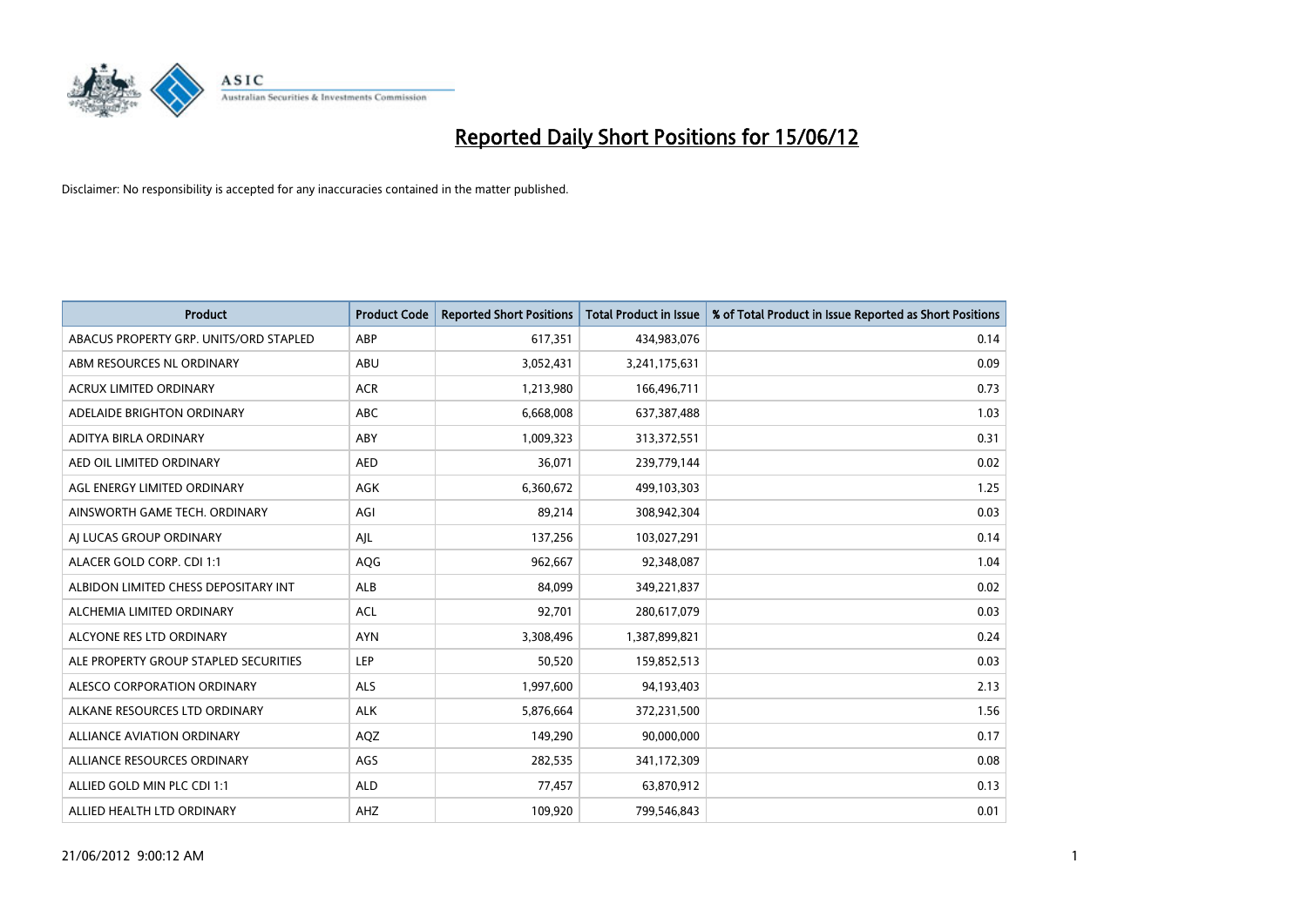

| <b>Product</b>                          | <b>Product Code</b> | <b>Reported Short Positions</b> | <b>Total Product in Issue</b> | % of Total Product in Issue Reported as Short Positions |
|-----------------------------------------|---------------------|---------------------------------|-------------------------------|---------------------------------------------------------|
| ALTONA MINING LTD ORDINARY              | <b>AOH</b>          | 644,824                         | 522,091,038                   | 0.13                                                    |
| ALUMINA LIMITED ORDINARY                | <b>AWC</b>          | 110,108,079                     | 2,440,196,187                 | 4.49                                                    |
| AMALGAMATED HOLDINGS ORDINARY           | <b>AHD</b>          | 158,113                         | 157,613,022                   | 0.10                                                    |
| AMCOM TELECOMM. ORDINARY                | AMM                 | 8,191                           | 241,491,904                   | 0.00                                                    |
| AMCOR LIMITED ORDINARY                  | <b>AMC</b>          | 3,710,048                       | 1,206,684,923                 | 0.29                                                    |
| AMP LIMITED ORDINARY                    | AMP                 | 5,071,008                       | 2,894,931,180                 | 0.16                                                    |
| AMPELLA MINING ORDINARY                 | <b>AMX</b>          | 3,534,766                       | 240,600,493                   | 1.46                                                    |
| ANSELL LIMITED ORDINARY                 | <b>ANN</b>          | 3,238,207                       | 130,656,668                   | 2.49                                                    |
| ANTARES ENERGY LTD ORDINARY             | AZZ                 | 414,758                         | 260,000,000                   | 0.15                                                    |
| ANZ BANKING GRP LTD ORDINARY            | ANZ                 | 13,083,475                      | 2,679,682,754                 | 0.46                                                    |
| APA GROUP STAPLED SECURITIES            | APA                 | 6,783,549                       | 644,485,583                   | 1.05                                                    |
| APN NEWS & MEDIA ORDINARY               | <b>APN</b>          | 21,472,541                      | 649,010,756                   | 3.30                                                    |
| AQUARIUS PLATINUM. ORDINARY             | <b>AQP</b>          | 10,447,197                      | 470,312,578                   | 2.20                                                    |
| AQUILA RESOURCES ORDINARY               | <b>AQA</b>          | 6,160,294                       | 411,804,442                   | 1.48                                                    |
| ARAFURA RESOURCE LTD ORDINARY           | ARU                 | 7,688,908                       | 396,004,144                   | 1.93                                                    |
| ARB CORPORATION ORDINARY                | ARP                 | 85,427                          | 72,481,302                    | 0.11                                                    |
| ARDENT LEISURE GROUP STAPLED SECURITIES | AAD                 | 291,432                         | 334,209,401                   | 0.09                                                    |
| ARISTOCRAT LEISURE ORDINARY             | ALL                 | 17,803,172                      | 550,502,889                   | 3.25                                                    |
| ASCIANO LIMITED ORDINARY                | <b>AIO</b>          | 3,232,386                       | 975,385,664                   | 0.35                                                    |
| ASG GROUP LIMITED ORDINARY              | ASZ                 | 296,409                         | 172,152,079                   | 0.17                                                    |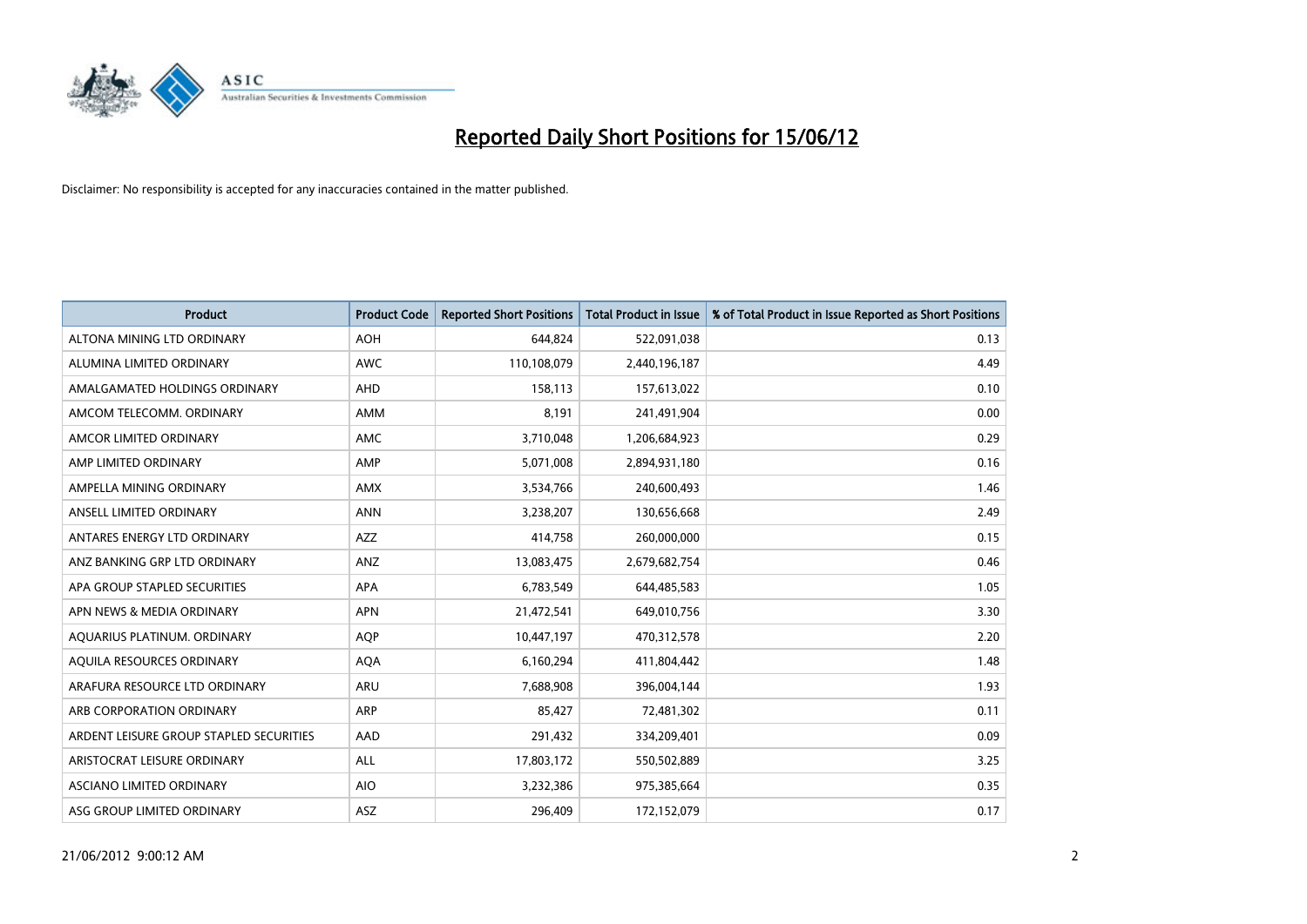

| <b>Product</b>                          | <b>Product Code</b> | <b>Reported Short Positions</b> | <b>Total Product in Issue</b> | % of Total Product in Issue Reported as Short Positions |
|-----------------------------------------|---------------------|---------------------------------|-------------------------------|---------------------------------------------------------|
| ASPEN GROUP ORD/UNITS STAPLED           | <b>APZ</b>          | 142,403                         | 600,507,326                   | 0.02                                                    |
| ASPIRE MINING LTD ORDINARY              | <b>AKM</b>          | 270,129                         | 620,594,556                   | 0.04                                                    |
| ASTRO JAP PROP GROUP STAPLED SECURITIES | AJA                 | 25,589                          | 58,445,002                    | 0.04                                                    |
| ASX LIMITED ORDINARY                    | ASX                 | 3,687,696                       | 175,136,729                   | 2.10                                                    |
| ATLAS IRON LIMITED ORDINARY             | <b>AGO</b>          | 9,798,010                       | 904,580,993                   | 1.07                                                    |
| AUCKLAND INTERNATION ORDINARY           | <b>AIA</b>          | 50,000                          | 1,322,564,489                 | 0.00                                                    |
| <b>AURORA OIL &amp; GAS ORDINARY</b>    | <b>AUT</b>          | 6,691,498                       | 445,458,159                   | 1.50                                                    |
| AUSDRILL LIMITED ORDINARY               | ASL                 | 1,190,146                       | 304,397,289                   | 0.39                                                    |
| AUSENCO LIMITED ORDINARY                | AAX                 | 370,011                         | 123,872,665                   | 0.29                                                    |
| <b>AUSTAL LIMITED ORDINARY</b>          | ASB                 | 472,481                         | 188,193,007                   | 0.25                                                    |
| AUSTBROKERS HOLDINGS ORDINARY           | <b>AUB</b>          | 100                             | 55,999,095                    | 0.00                                                    |
| AUSTIN ENGINEERING ORDINARY             | ANG                 | 20,651                          | 72,314,403                    | 0.02                                                    |
| AUSTRALAND PROPERTY STAPLED SECURITY    | <b>ALZ</b>          | 120,668                         | 576,846,597                   | 0.02                                                    |
| AUSTRALIAN AGRICULT, ORDINARY           | AAC                 | 358,682                         | 312,905,085                   | 0.10                                                    |
| AUSTRALIAN INFRASTR, UNITS/ORDINARY     | <b>AIX</b>          | 11,495,503                      | 620,733,944                   | 1.86                                                    |
| AUSTRALIAN PHARM. ORDINARY              | API                 | 254,289                         | 488,115,883                   | 0.06                                                    |
| AUTOMOTIVE HOLDINGS ORDINARY            | AHE                 | 162,644                         | 260,579,682                   | 0.06                                                    |
| AVIENNINGS LIMITED ORDINARY             | <b>AVJ</b>          | 575,001                         | 274,588,694                   | 0.21                                                    |
| AWE LIMITED ORDINARY                    | <b>AWE</b>          | 2,273,865                       | 521,871,941                   | 0.43                                                    |
| AZIMUTH RES LTD ORDINARY                | <b>AZH</b>          | 1,466,725                       | 401,368,304                   | 0.36                                                    |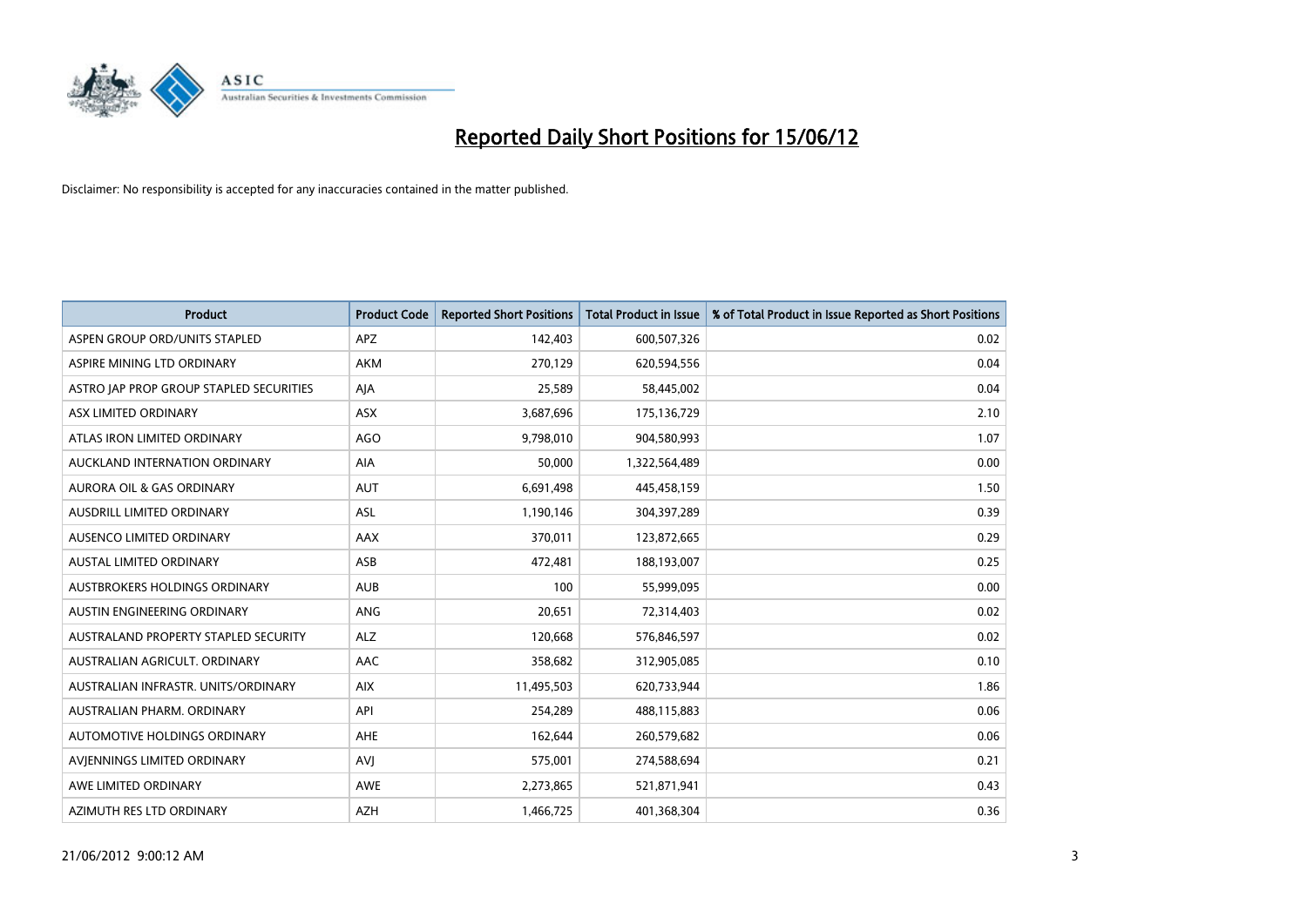

| <b>Product</b>                       | <b>Product Code</b> | <b>Reported Short Positions</b> | <b>Total Product in Issue</b> | % of Total Product in Issue Reported as Short Positions |
|--------------------------------------|---------------------|---------------------------------|-------------------------------|---------------------------------------------------------|
| AZUMAH RESOURCES ORDINARY            | <b>AZM</b>          | 743,919                         | 333,614,096                   | 0.22                                                    |
| BANDANNA ENERGY ORDINARY             | <b>BND</b>          | 3,737,772                       | 528,481,199                   | 0.70                                                    |
| BANK OF QUEENSLAND. ORDINARY         | <b>BOQ</b>          | 10,401,438                      | 308,797,224                   | 3.38                                                    |
| <b>BASE RES LIMITED ORDINARY</b>     | <b>BSE</b>          | 727,920                         | 460,440,029                   | 0.16                                                    |
| <b>BATHURST RESOURCES ORDINARY</b>   | <b>BTU</b>          | 39,644,015                      | 695,747,997                   | 5.69                                                    |
| <b>BC IRON LIMITED ORDINARY</b>      | <b>BCI</b>          | 3,425                           | 103,861,000                   | 0.00                                                    |
| BEACH ENERGY LIMITED ORDINARY        | <b>BPT</b>          | 25,069,582                      | 1,255,464,157                 | 1.98                                                    |
| BEADELL RESOURCE LTD ORDINARY        | <b>BDR</b>          | 11,454,417                      | 716,004,752                   | 1.60                                                    |
| BENDIGO AND ADELAIDE ORDINARY        | <b>BEN</b>          | 6,211,294                       | 396,604,957                   | 1.56                                                    |
| <b>BENITEC BIOPHARMA ORDINARY</b>    | <b>BLT</b>          | 75,000                          | 970,628,529                   | 0.01                                                    |
| BERKELEY RESOURCES ORDINARY          | <b>BKY</b>          | 359,026                         | 179,298,273                   | 0.21                                                    |
| <b>BHP BILLITON LIMITED ORDINARY</b> | <b>BHP</b>          | 8,515,152                       | 3,211,691,105                 | 0.24                                                    |
| <b>BILLABONG ORDINARY</b>            | <b>BBG</b>          | 24,706,151                      | 257,888,239                   | 9.57                                                    |
| <b>BIOTA HOLDINGS ORDINARY</b>       | <b>BTA</b>          | 1,166,220                       | 182,350,316                   | 0.63                                                    |
| <b>BLACKTHORN RESOURCES ORDINARY</b> | <b>BTR</b>          | 45,331                          | 127,818,000                   | 0.04                                                    |
| BLUESCOPE STEEL LTD ORDINARY         | BSL                 | 56,011,287                      | 3,349,185,247                 | 1.66                                                    |
| <b>BOART LONGYEAR ORDINARY</b>       | <b>BLY</b>          | 6,832,551                       | 461,163,412                   | 1.47                                                    |
| <b>BOOM LOGISTICS ORDINARY</b>       | <b>BOL</b>          | 626                             | 468,663,585                   | 0.00                                                    |
| <b>BORAL LIMITED, ORDINARY</b>       | <b>BLD</b>          | 38,894,357                      | 758,572,140                   | 5.15                                                    |
| <b>BRADKEN LIMITED ORDINARY</b>      | <b>BKN</b>          | 2,409,075                       | 168,629,376                   | 1.42                                                    |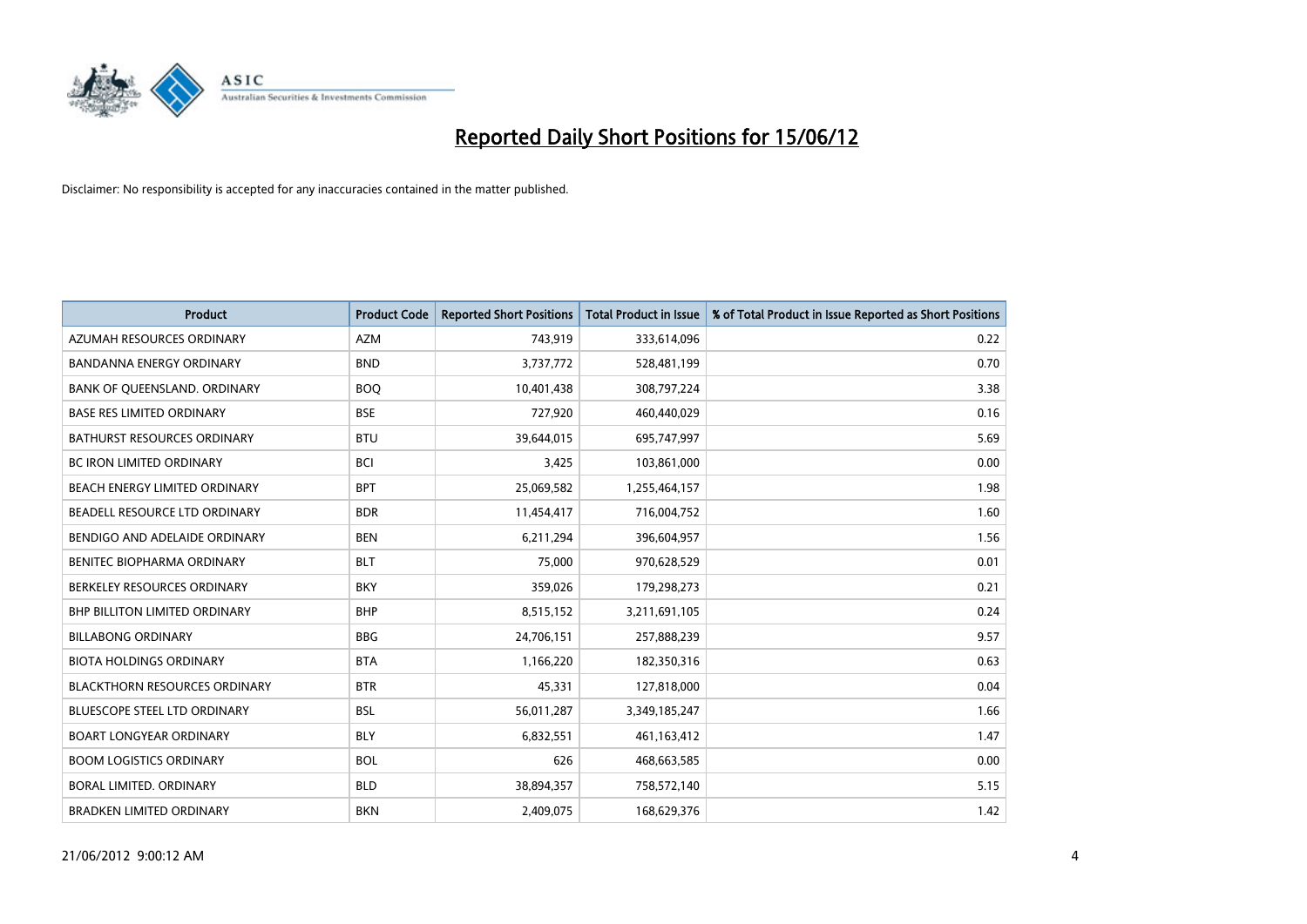

| <b>Product</b>                          | <b>Product Code</b> | <b>Reported Short Positions</b> | <b>Total Product in Issue</b> | % of Total Product in Issue Reported as Short Positions |
|-----------------------------------------|---------------------|---------------------------------|-------------------------------|---------------------------------------------------------|
| <b>BRAMBLES LIMITED ORDINARY</b>        | <b>BXB</b>          | 4,502,707                       | 1,481,002,249                 | 0.30                                                    |
| BRAMBLES LIMITED RTS 22-JUN-12 FORUS    | <b>BXBR</b>         | 71,864                          | 74,048,788                    | 0.09                                                    |
| BREVILLE GROUP LTD ORDINARY             | <b>BRG</b>          | 35,633                          | 130,095,322                   | 0.02                                                    |
| BRICKWORKS LIMITED ORDINARY             | <b>BKW</b>          | 17,606                          | 147,567,333                   | 0.01                                                    |
| <b>BROCKMAN RESOURCES ORDINARY</b>      | <b>BRM</b>          | 7,191                           | 145,053,151                   | 0.00                                                    |
| BT INVESTMENT MNGMNT ORDINARY           | <b>BTT</b>          | 164,115                         | 267,906,977                   | 0.06                                                    |
| <b>BURU ENERGY ORDINARY</b>             | <b>BRU</b>          | 10,184,233                      | 234,340,477                   | 4.35                                                    |
| <b>BWP TRUST ORDINARY UNITS</b>         | <b>BWP</b>          | 832,076                         | 525,255,093                   | 0.14                                                    |
| CABCHARGE AUSTRALIA ORDINARY            | CAB                 | 760,747                         | 120,437,014                   | 0.64                                                    |
| CALTEX AUSTRALIA ORDINARY               | <b>CTX</b>          | 5,952,609                       | 270,000,000                   | 2.20                                                    |
| CAMPBELL BROTHERS ORDINARY              | <b>CPB</b>          | 963,835                         | 67,503,411                    | 1.42                                                    |
| CAPE LAMBERT RES LTD ORDINARY           | <b>CFE</b>          | 892,183                         | 689,108,792                   | 0.12                                                    |
| CARABELLA RES LTD ORDINARY              | <b>CLR</b>          | 322,848                         | 133,642,797                   | 0.25                                                    |
| <b>CARBON ENERGY ORDINARY</b>           | <b>CNX</b>          | 77,039                          | 773,949,722                   | 0.01                                                    |
| <b>CARDNO LIMITED ORDINARY</b>          | CDD                 | 1,896,561                       | 138,103,523                   | 1.38                                                    |
| CARNARVON PETROLEUM ORDINARY            | <b>CVN</b>          | 99,527                          | 694,644,634                   | 0.02                                                    |
| CARSALES.COM LTD ORDINARY               | <b>CRZ</b>          | 28,376,220                      | 233,689,223                   | 12.14                                                   |
| CASH CONVERTERS ORDINARY                | CCV                 | 288,034                         | 379,761,025                   | 0.07                                                    |
| CENTRO RETAIL AUST ORD/UNIT STAPLED SEC | <b>CRF</b>          | 27,422,576                      | 1,340,723,189                 | 2.04                                                    |
| CERAMIC FUEL CELLS ORDINARY             | <b>CFU</b>          | 151,109                         | 1,366,298,863                 | 0.01                                                    |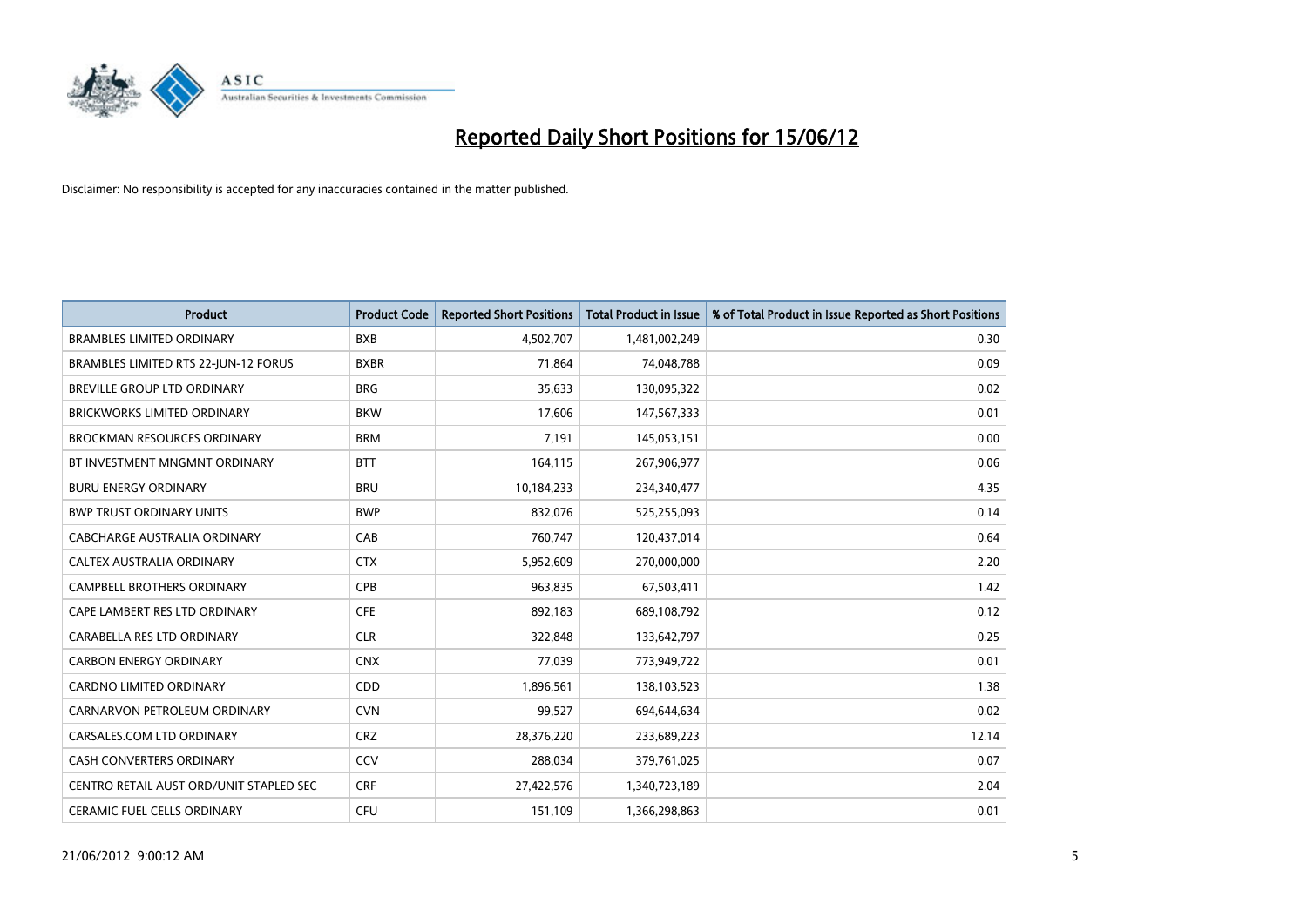

| <b>Product</b>                          | <b>Product Code</b> | <b>Reported Short Positions</b> | <b>Total Product in Issue</b> | % of Total Product in Issue Reported as Short Positions |
|-----------------------------------------|---------------------|---------------------------------|-------------------------------|---------------------------------------------------------|
| CFS RETAIL TRUST GRP STAPLED SECURITIES | <b>CFX</b>          | 48,629,257                      | 2,835,026,953                 | 1.74                                                    |
| CGA MINING LIMITED ORDINARY             | <b>CGX</b>          | 227,000                         | 337,725,726                   | 0.07                                                    |
| CHALLENGER DIV.PRO. STAPLED UNITS       | <b>CDI</b>          | 480,470                         | 860,977,302                   | 0.05                                                    |
| CHALLENGER INFRAST. STAPLED UNITS       | <b>CIF</b>          | 1,120,019                       | 316,223,785                   | 0.35                                                    |
| <b>CHALLENGER LIMITED ORDINARY</b>      | <b>CGF</b>          | 12,058,209                      | 546, 347, 707                 | 2.21                                                    |
| CHARTER HALL GROUP STAPLED US PROHIBIT. | CHC                 | 65,465                          | 296,846,225                   | 0.02                                                    |
| <b>CHARTER HALL RETAIL UNITS</b>        | <b>COR</b>          | 873,398                         | 299,628,571                   | 0.30                                                    |
| <b>CHORUS LIMITED ORDINARY</b>          | <b>CNU</b>          | 1,138,903                       | 385,082,123                   | 0.29                                                    |
| CITIGOLD CORP LTD ORDINARY              | <b>CTO</b>          | 1,355,317                       | 1,105,078,301                 | 0.12                                                    |
| <b>CLOUGH LIMITED ORDINARY</b>          | <b>CLO</b>          | 172,086                         | 773,490,454                   | 0.01                                                    |
| CNPR GRP UNITS/ORD STAPLED              | <b>CNP</b>          | 2,537                           | 972,414,514                   | 0.00                                                    |
| COAL OF AFRICA LTD ORDINARY             | <b>CZA</b>          | 319,191                         | 662,484,573                   | 0.05                                                    |
| COALSPUR MINES LTD ORDINARY             | <b>CPL</b>          | 12,521,244                      | 620,729,899                   | 2.00                                                    |
| <b>COBAR CONSOLIDATED ORDINARY</b>      | CCU                 | 242,006                         | 210,101,187                   | 0.11                                                    |
| COCA-COLA AMATIL ORDINARY               | <b>CCL</b>          | 10,808,297                      | 761,319,007                   | 1.39                                                    |
| COCHLEAR LIMITED ORDINARY               | <b>COH</b>          | 6,210,127                       | 56,929,432                    | 10.88                                                   |
| COCKATOO COAL ORDINARY                  | <b>COK</b>          | 16,757,504                      | 1,016,746,908                 | 1.65                                                    |
| <b>COFFEY INTERNATIONAL ORDINARY</b>    | <b>COF</b>          | 231,827                         | 255,833,165                   | 0.09                                                    |
| COKAL LTD ORDINARY                      | <b>CKA</b>          | 59,385                          | 411,046,892                   | 0.01                                                    |
| <b>COLLINS FOODS LTD ORDINARY</b>       | <b>CKF</b>          | 64,777                          | 93,000,003                    | 0.07                                                    |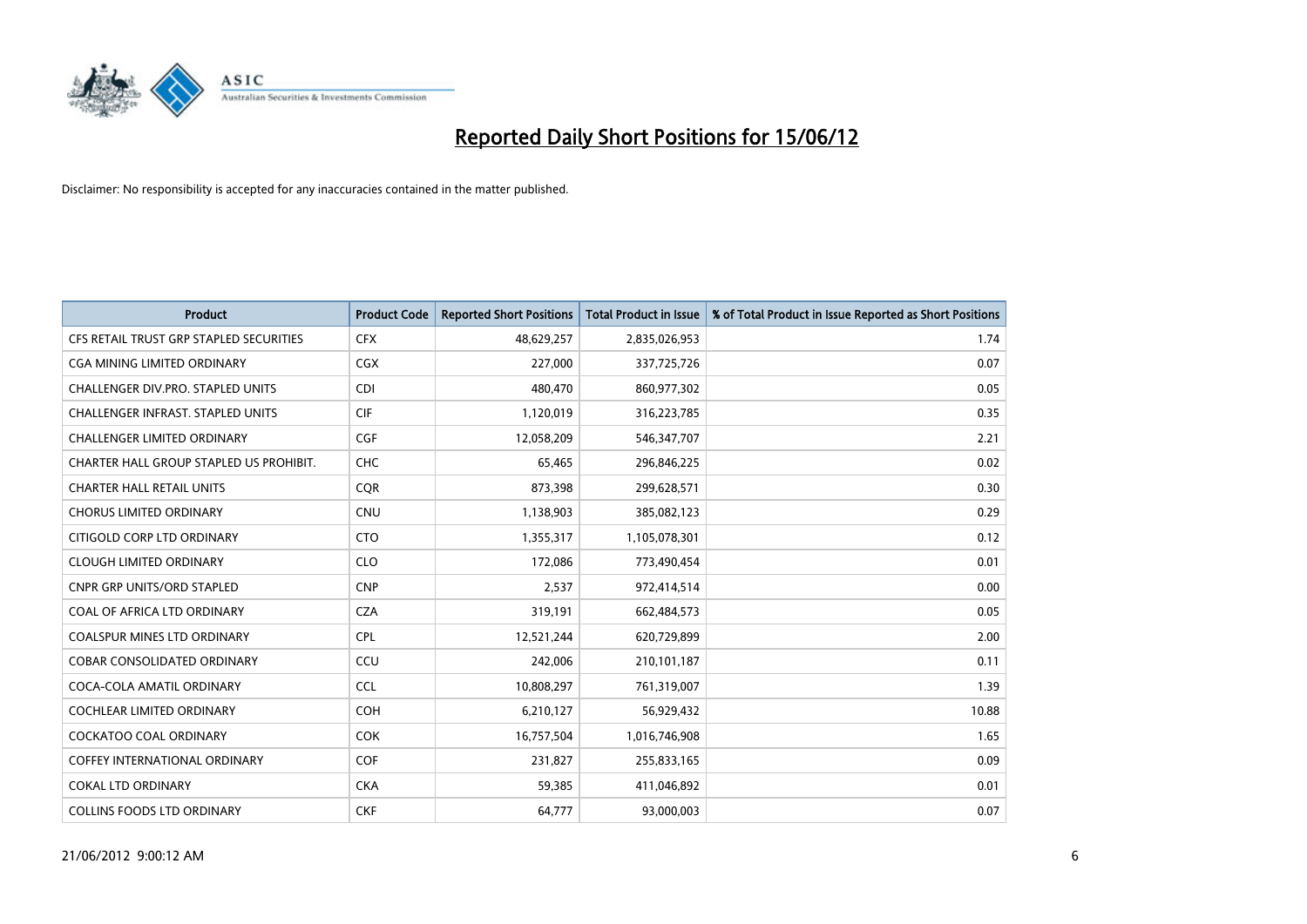

| <b>Product</b>                          | <b>Product Code</b> | <b>Reported Short Positions</b> | <b>Total Product in Issue</b> | % of Total Product in Issue Reported as Short Positions |
|-----------------------------------------|---------------------|---------------------------------|-------------------------------|---------------------------------------------------------|
| COMMONWEALTH BANK, ORDINARY             | <b>CBA</b>          | 32,980,965                      | 1,592,154,780                 | 2.03                                                    |
| COMMONWEALTH PROP ORDINARY UNITS        | <b>CPA</b>          | 18,126,010                      | 2,347,003,413                 | 0.79                                                    |
| <b>COMPASS RESOURCES ORDINARY</b>       | <b>CMR</b>          | 7,472                           | 1,403,744,100                 | 0.00                                                    |
| COMPUTERSHARE LTD ORDINARY              | <b>CPU</b>          | 4,671,803                       | 555,664,059                   | 0.84                                                    |
| CONSOLIDATED MEDIA, ORDINARY            | <b>CMI</b>          | 1,994,718                       | 561,834,996                   | 0.36                                                    |
| CONTINENTAL COAL LTD ORDINARY           | CCC                 | 454,551                         | 430,742,398                   | 0.10                                                    |
| <b>COOPER ENERGY LTD ORDINARY</b>       | <b>COE</b>          | 860,284                         | 292,791,528                   | 0.29                                                    |
| <b>CREDIT CORP GROUP ORDINARY</b>       | CCP                 | 40,417                          | 45,571,114                    | 0.09                                                    |
| <b>CROMWELL PROP STAPLED SECURITIES</b> | <b>CMW</b>          | 4,029                           | 1,169,688,943                 | 0.00                                                    |
| <b>CROWN LIMITED ORDINARY</b>           | <b>CWN</b>          | 4,183,764                       | 728,394,185                   | 0.56                                                    |
| <b>CSG LIMITED ORDINARY</b>             | CSV                 | 918,684                         | 282,567,499                   | 0.32                                                    |
| <b>CSL LIMITED ORDINARY</b>             | CSL                 | 4,667,722                       | 510,373,491                   | 0.88                                                    |
| <b>CSR LIMITED ORDINARY</b>             | <b>CSR</b>          | 40,122,825                      | 506,000,315                   | 7.92                                                    |
| <b>CUDECO LIMITED ORDINARY</b>          | CDU                 | 4,556,147                       | 189, 185, 878                 | 2.40                                                    |
| <b>CUE ENERGY RESOURCE ORDINARY</b>     | <b>CUE</b>          | 3,149,572                       | 698,119,720                   | 0.45                                                    |
| <b>CUSTOMERS LIMITED ORDINARY</b>       | <b>CUS</b>          | 533,623                         | 134,869,357                   | 0.40                                                    |
| DART ENERGY LTD ORDINARY                | <b>DTE</b>          | 31,070,958                      | 768,645,654                   | 4.03                                                    |
| DATA#3 LIMITED ORDINARY                 | <b>DTL</b>          | 6,000                           | 153,974,950                   | 0.00                                                    |
| DAVID JONES LIMITED ORDINARY            | <b>DJS</b>          | 54,704,375                      | 528,655,600                   | 10.30                                                   |
| <b>DECMIL GROUP LIMITED ORDINARY</b>    | <b>DCG</b>          | 448,549                         | 166,492,757                   | 0.27                                                    |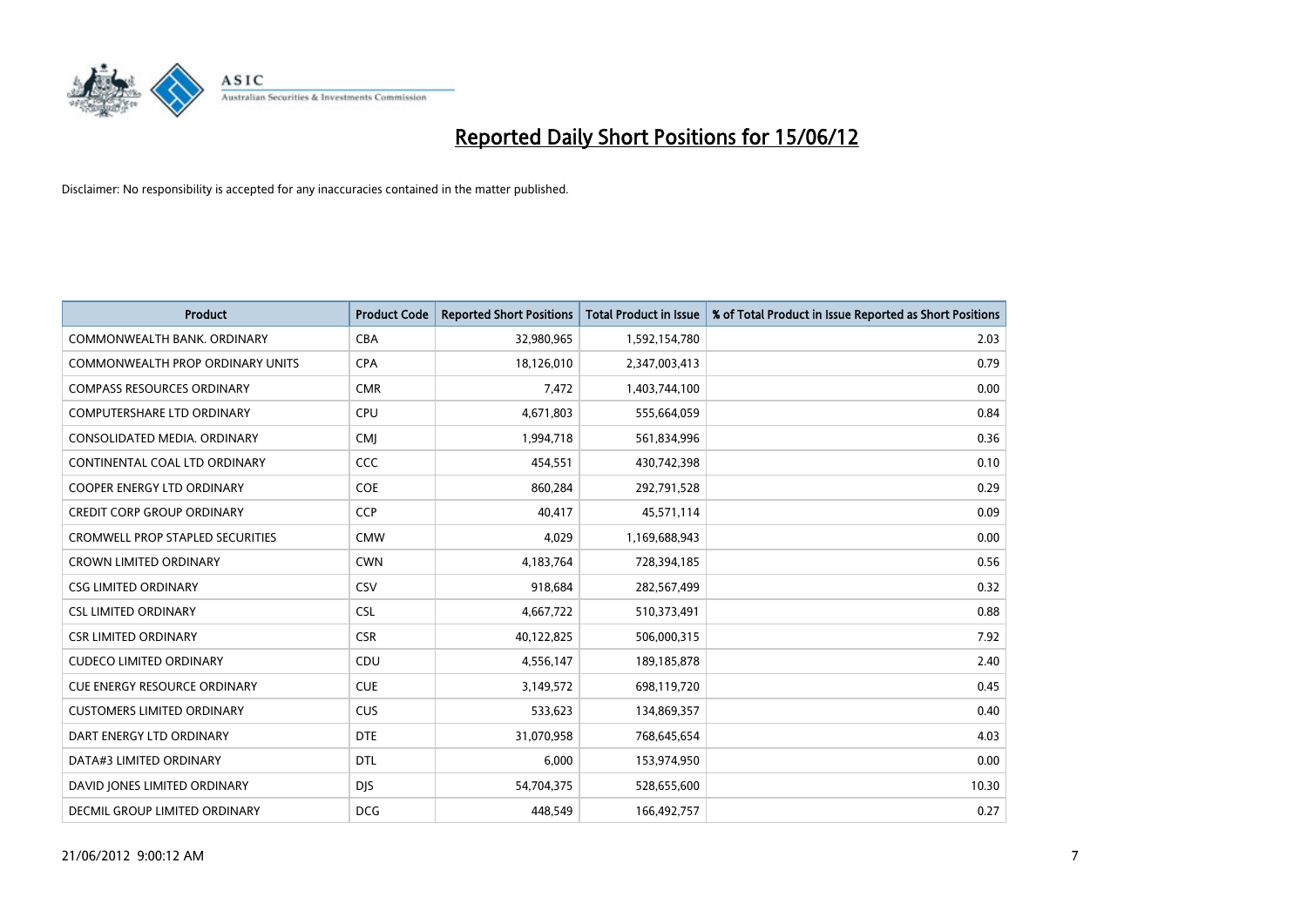

| <b>Product</b>                       | <b>Product Code</b> | <b>Reported Short Positions</b> | <b>Total Product in Issue</b> | % of Total Product in Issue Reported as Short Positions |
|--------------------------------------|---------------------|---------------------------------|-------------------------------|---------------------------------------------------------|
| DEXUS PROPERTY GROUP STAPLED UNITS   | <b>DXS</b>          | 13,281,407                      | 4,839,024,176                 | 0.28                                                    |
| DISCOVERY METALS LTD ORDINARY        | <b>DML</b>          | 13,545,822                      | 442,128,231                   | 3.05                                                    |
| DOMINO PIZZA ENTERPR ORDINARY        | <b>DMP</b>          | 428,303                         | 69,899,674                    | 0.62                                                    |
| DORAY MINERALS LTD ORDINARY          | <b>DRM</b>          | 36,664                          | 81,162,275                    | 0.05                                                    |
| DOWNER EDI LIMITED ORDINARY          | <b>DOW</b>          | 6,999,784                       | 429,100,296                   | 1.63                                                    |
| DRAIG RESOURCES LTD ORDINARY         | <b>DRG</b>          | 11,719                          | 65,503,845                    | 0.02                                                    |
| DRILLSEARCH ENERGY ORDINARY          | <b>DLS</b>          | 4,513,273                       | 337,449,196                   | 1.33                                                    |
| DUET GROUP STAPLED US PROHIBIT.      | <b>DUE</b>          | 4,156,586                       | 1,109,831,386                 | 0.38                                                    |
| DULUXGROUP LIMITED ORDINARY          | <b>DLX</b>          | 10,030,354                      | 367,456,259                   | 2.75                                                    |
| <b>DWS LTD ORDINARY</b>              | <b>DWS</b>          | 84.139                          | 132,362,763                   | 0.07                                                    |
| ECHO ENTERTAINMENT ORDINARY          | <b>EGP</b>          | 44,907,260                      | 688,019,737                   | 6.53                                                    |
| <b>ELDERS LIMITED ORDINARY</b>       | <b>ELD</b>          | 16,021,062                      | 448,598,480                   | 3.56                                                    |
| ELDORADO GOLD CORP CDI 1:1           | EAU                 | 40.914                          | 7,221,936                     | 0.58                                                    |
| ELEMENTAL MINERALS ORDINARY          | <b>ELM</b>          | 530,865                         | 243,614,280                   | 0.21                                                    |
| ELEMENTOS LIMITED ORDINARY           | <b>ELT</b>          | 16                              | 82,383,526                    | 0.00                                                    |
| <b>EMECO HOLDINGS ORDINARY</b>       | <b>EHL</b>          | 3,970,146                       | 631,237,586                   | 0.63                                                    |
| <b>ENDEAVOUR MIN CORP CDI 1:1</b>    | <b>EVR</b>          | 169,479                         | 117,438,458                   | 0.14                                                    |
| ENERGY RESOURCES ORDINARY 'A'        | ERA                 | 13,537,758                      | 517,725,062                   | 2.62                                                    |
| <b>ENERGY WORLD CORPOR, ORDINARY</b> | <b>EWC</b>          | 18,373,133                      | 1,734,166,672                 | 1.06                                                    |
| <b>ENVESTRA LIMITED ORDINARY</b>     | <b>ENV</b>          | 17,073,374                      | 1,572,392,111                 | 1.07                                                    |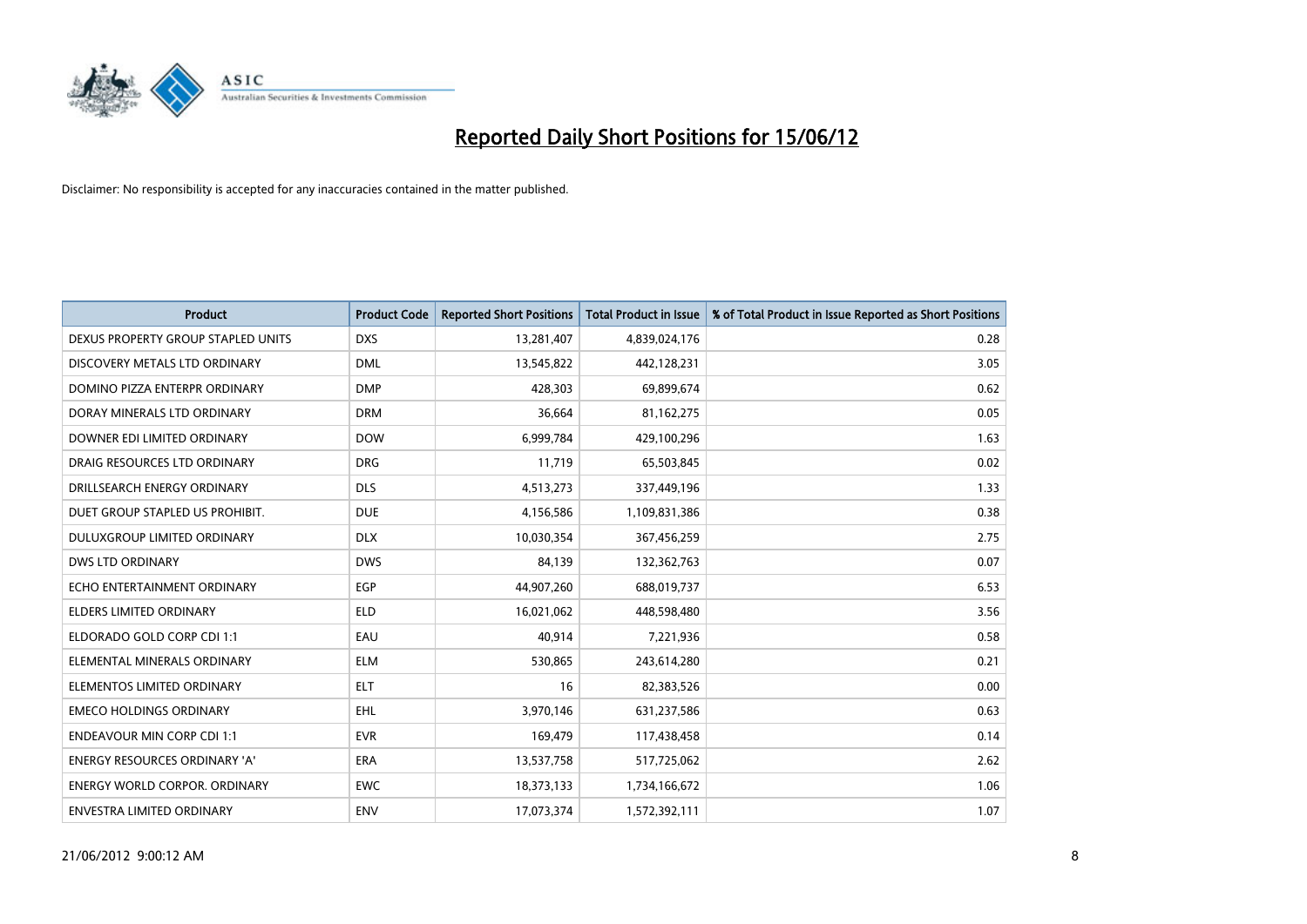

| <b>Product</b>                        | <b>Product Code</b> | <b>Reported Short Positions</b> | <b>Total Product in Issue</b> | % of Total Product in Issue Reported as Short Positions |
|---------------------------------------|---------------------|---------------------------------|-------------------------------|---------------------------------------------------------|
| EQUATORIAL RES LTD ORDINARY           | EQX                 | 158,996                         | 117,235,353                   | 0.14                                                    |
| EVOLUTION MINING LTD ORDINARY         | <b>EVN</b>          | 1,982,578                       | 707,105,713                   | 0.28                                                    |
| EXCO RESOURCES LTD ORDINARY           | <b>EXS</b>          | 50,060                          | 356,044,187                   | 0.01                                                    |
| FAIRFAX MEDIA LTD ORDINARY            | <b>FXI</b>          | 331,592,501                     | 2,351,955,725                 | 14.09                                                   |
| <b>FAR LTD ORDINARY</b>               | <b>FAR</b>          | 21,000,000                      | 2,499,846,742                 | 0.84                                                    |
| FISHER & PAYKEL APP. ORDINARY         | <b>FPA</b>          | 26,000                          | 724,235,162                   | 0.00                                                    |
| FISHER & PAYKEL H. ORDINARY           | <b>FPH</b>          | 19,000                          | 530,053,399                   | 0.00                                                    |
| FKP PROPERTY GROUP STAPLED SECURITIES | <b>FKP</b>          | 35,276,517                      | 1,211,033,858                 | 2.90                                                    |
| FLEETWOOD CORP ORDINARY               | <b>FWD</b>          | 115,290                         | 59,217,793                    | 0.19                                                    |
| FLETCHER BUILDING ORDINARY            | <b>FBU</b>          | 8,638,134                       | 682,866,936                   | 1.26                                                    |
| FLEXIGROUP LIMITED ORDINARY           | <b>FXL</b>          | 33,841                          | 282,113,791                   | 0.00                                                    |
| <b>FLIGHT CENTRE ORDINARY</b>         | <b>FLT</b>          | 11,938,647                      | 100,039,833                   | 11.93                                                   |
| FLINDERS MINES LTD ORDINARY           | <b>FMS</b>          | 597,768                         | 1,821,300,404                 | 0.04                                                    |
| <b>FOCUS MINERALS LTD ORDINARY</b>    | <b>FML</b>          | 503,925                         | 4,320,773,701                 | 0.01                                                    |
| <b>FORGE GROUP LIMITED ORDINARY</b>   | <b>FGE</b>          | 352,123                         | 86,169,014                    | 0.40                                                    |
| <b>FORTESCUE METALS GRP ORDINARY</b>  | <b>FMG</b>          | 154,461,962                     | 3,113,798,659                 | 4.93                                                    |
| <b>G.U.D. HOLDINGS ORDINARY</b>       | GUD                 | 1,082,849                       | 70,803,455                    | 1.53                                                    |
| <b>G8 EDUCATION LIMITED ORDINARY</b>  | <b>GEM</b>          | 100,001                         | 203,770,273                   | 0.05                                                    |
| <b>GALAXY RESOURCES ORDINARY</b>      | <b>GXY</b>          | 7,723,657                       | 363,775,852                   | 2.11                                                    |
| <b>GEODYNAMICS LIMITED ORDINARY</b>   | GDY                 | 850                             | 406,452,608                   | 0.00                                                    |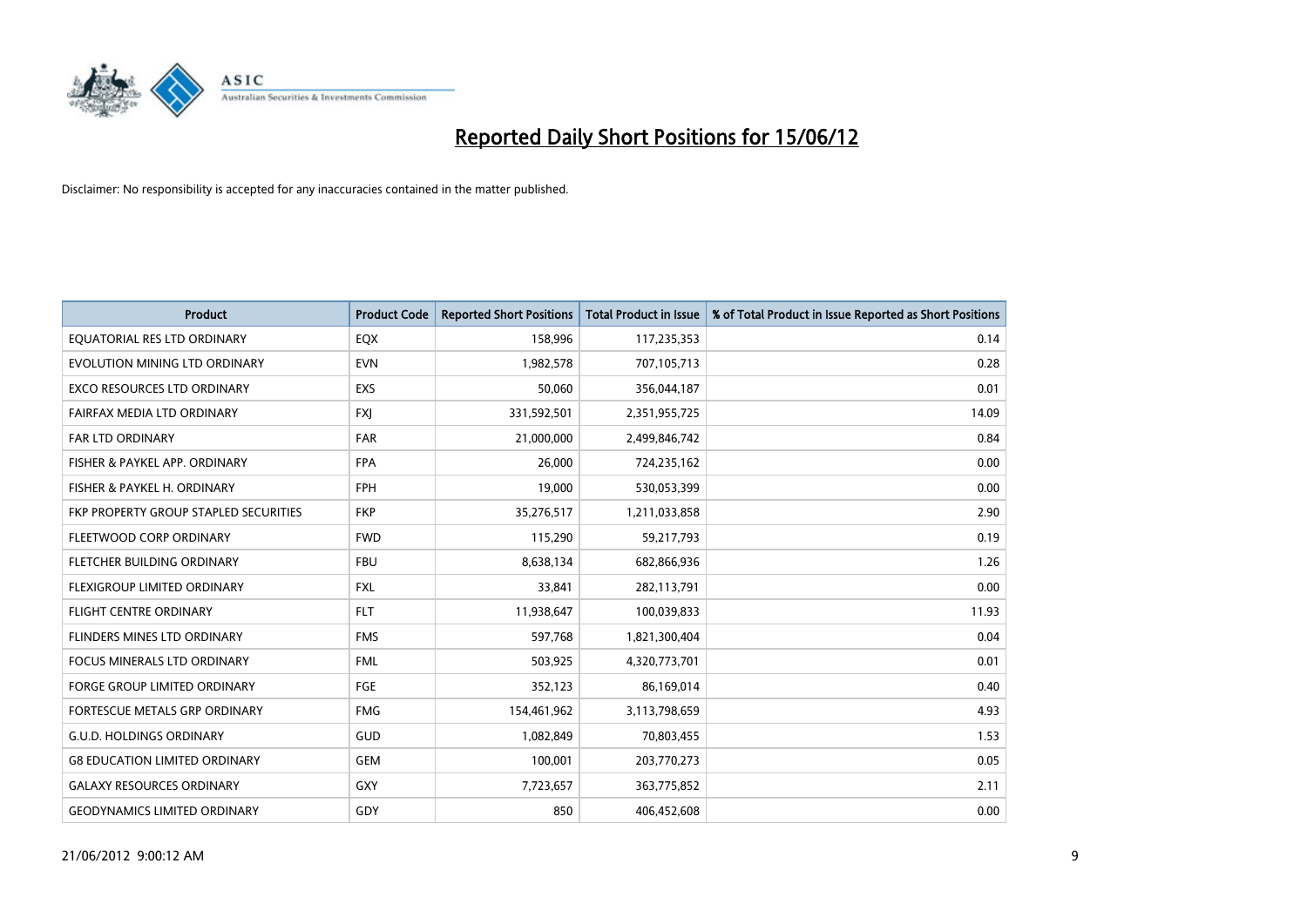

| <b>Product</b>                                   | <b>Product Code</b> | <b>Reported Short Positions</b> | <b>Total Product in Issue</b> | % of Total Product in Issue Reported as Short Positions |
|--------------------------------------------------|---------------------|---------------------------------|-------------------------------|---------------------------------------------------------|
| <b>GINDALBIE METALS LTD ORDINARY</b>             | GBG                 | 43,767,611                      | 1,247,487,454                 | 3.49                                                    |
| <b>GLOBAL CONSTRUCTION ORDINARY</b>              | GCS                 | 50,000                          | 116,464,741                   | 0.04                                                    |
| <b>GLOUCESTER COAL ORDINARY</b>                  | GCL                 | 1,050,743                       | 202,905,967                   | 0.52                                                    |
| <b>GOLD ROAD RES LTD ORDINARY</b>                | <b>GOR</b>          | 158,815                         | 389,975,665                   | 0.05                                                    |
| <b>GOODMAN FIELDER, ORDINARY</b>                 | GFF                 | 36,978,169                      | 1,955,559,207                 | 1.89                                                    |
| <b>GOODMAN GROUP STAPLED US PROHIBIT.</b>        | <b>GMG</b>          | 14,090,234                      | 1,549,551,920                 | 0.90                                                    |
| <b>GPT GROUP STAPLED SEC.</b>                    | <b>GPT</b>          | 6,778,161                       | 1,782,244,703                 | 0.35                                                    |
| <b>GRAINCORP LIMITED A CLASS ORDINARY</b>        | <b>GNC</b>          | 765,936                         | 198,318,900                   | 0.40                                                    |
| <b>GRANGE RESOURCES, ORDINARY</b>                | GRR                 | 3,448,824                       | 1,154,766,592                 | 0.30                                                    |
| <b>GREENLAND MIN EN LTD ORDINARY</b>             | GGG                 | 3,867,831                       | 416,390,488                   | 0.92                                                    |
| <b>GROWTHPOINT PROPERTY ORD/UNIT STAPLED SEC</b> | GOZ                 | 124,754                         | 291,904,374                   | 0.05                                                    |
| <b>GRYPHON MINERALS LTD ORDINARY</b>             | GRY                 | 9,410,869                       | 348,264,983                   | 2.71                                                    |
| <b>GUILDFORD COAL LTD ORDINARY</b>               | <b>GUF</b>          | 1,776,099                       | 276,867,530                   | 0.64                                                    |
| <b>GUINNESS PEAT GROUP. CDI 1:1</b>              | <b>GPG</b>          | 15,000                          | 228,999,984                   | 0.01                                                    |
| <b>GUIARAT NRE COAL LTD ORDINARY</b>             | <b>GNM</b>          | 665,383                         | 993,137,858                   | 0.07                                                    |
| <b>GUNNS LIMITED ORDINARY</b>                    | <b>GNS</b>          | 74,448,544                      | 848,401,559                   | 8.77                                                    |
| <b>GWA GROUP LTD ORDINARY</b>                    | <b>GWA</b>          | 18,263,938                      | 302,005,514                   | 6.04                                                    |
| HARVEY NORMAN ORDINARY                           | <b>HVN</b>          | 100,212,809                     | 1,062,316,784                 | 9.42                                                    |
| HASTIE GROUP LIMITED ORDINARY                    | <b>HST</b>          | 233,914                         | 137,353,504                   | 0.17                                                    |
| HASTINGS DIVERSIFIED STAPLED SECURITY            | <b>HDF</b>          | 677,038                         | 530,001,072                   | 0.13                                                    |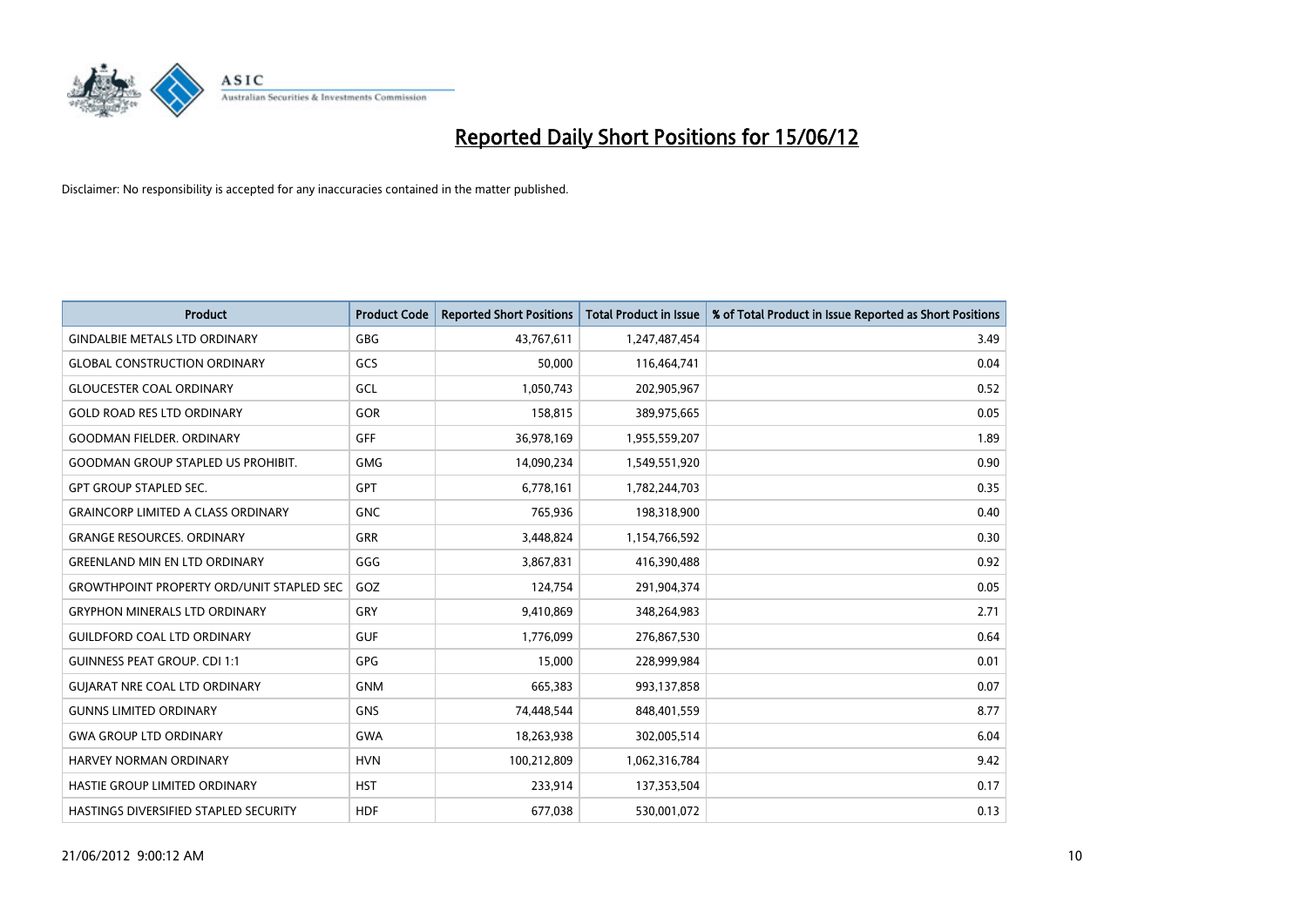

| <b>Product</b>                                | <b>Product Code</b> | <b>Reported Short Positions</b> | <b>Total Product in Issue</b> | % of Total Product in Issue Reported as Short Positions |
|-----------------------------------------------|---------------------|---------------------------------|-------------------------------|---------------------------------------------------------|
| <b>HAVILAH RESOURCES NL ORDINARY</b>          | <b>HAV</b>          | 126,344                         | 101,311,223                   | 0.12                                                    |
| <b>HENDERSON GROUP CDI 1:1</b>                | <b>HGG</b>          | 3,845,508                       | 701,518,485                   | 0.55                                                    |
| HFA HOLDINGS LIMITED ORDINARY                 | <b>HFA</b>          | 3,809                           | 117,332,831                   | 0.00                                                    |
| HIGHLANDS PACIFIC ORDINARY                    | <b>HIG</b>          | 68,868                          | 686,202,481                   | 0.01                                                    |
| HILLGROVE RES LTD ORDINARY                    | <b>HGO</b>          | 3,537,784                       | 793,698,575                   | 0.45                                                    |
| HILLS HOLDINGS LTD ORDINARY                   | <b>HIL</b>          | 2,867,834                       | 246,500,444                   | 1.17                                                    |
| HORIZON OIL LIMITED ORDINARY                  | <b>HZN</b>          | 27,877,637                      | 1,130,811,515                 | 2.46                                                    |
| <b>IINET LIMITED ORDINARY</b>                 | <b>IIN</b>          | 162,550                         | 160,968,847                   | 0.09                                                    |
| ILUKA RESOURCES ORDINARY                      | <b>ILU</b>          | 39,869,280                      | 418,700,517                   | 9.52                                                    |
| <b>IMDEX LIMITED ORDINARY</b>                 | <b>IMD</b>          | 288,762                         | 208,250,426                   | 0.14                                                    |
| IMF (AUSTRALIA) LTD ORDINARY                  | <b>IMF</b>          | 363,461                         | 123,828,193                   | 0.29                                                    |
| <b>INCITEC PIVOT ORDINARY</b>                 | IPL                 | 5,427,777                       | 1,628,730,107                 | 0.33                                                    |
| <b>INDEPENDENCE GROUP ORDINARY</b>            | <b>IGO</b>          | 11,885,600                      | 232,882,535                   | 5.08                                                    |
| <b>INDOPHIL RESOURCES ORDINARY</b>            | <b>IRN</b>          | 1,049,705                       | 1,203,146,194                 | 0.08                                                    |
| <b>INDUSTREA LIMITED ORDINARY</b>             | IDL                 | 522,798                         | 370,268,218                   | 0.15                                                    |
| <b>INFIGEN ENERGY STAPLED SECURITIES</b>      | <b>IFN</b>          | 5,813,323                       | 762,265,972                   | 0.77                                                    |
| <b>INSURANCE AUSTRALIA ORDINARY</b>           | IAG                 | 3,612,306                       | 2,079,034,021                 | 0.16                                                    |
| INTEGRA MINING LTD. ORDINARY                  | <b>IGR</b>          | 4,717,199                       | 846,343,881                   | 0.56                                                    |
| <b>INTREPID MINES ORDINARY</b>                | <b>IAU</b>          | 11,912,692                      | 525,733,428                   | 2.26                                                    |
| <b>INVESTA OFFICE FUND STAPLED SECURITIES</b> | <b>IOF</b>          | 4,915,368                       | 614,047,458                   | 0.79                                                    |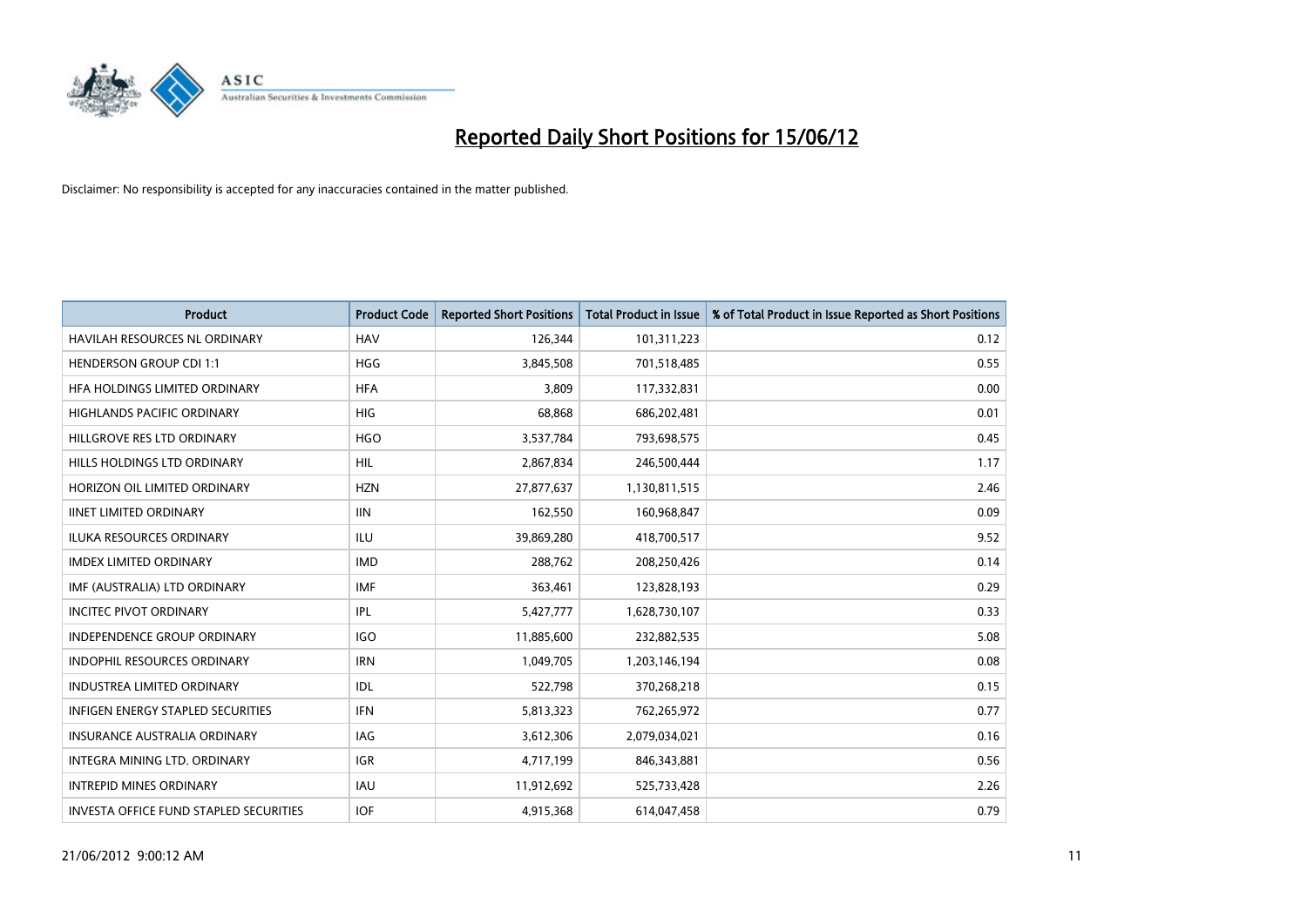

| <b>Product</b>                            | <b>Product Code</b> | <b>Reported Short Positions</b> | <b>Total Product in Issue</b> | % of Total Product in Issue Reported as Short Positions |
|-------------------------------------------|---------------------|---------------------------------|-------------------------------|---------------------------------------------------------|
| <b>INVOCARE LIMITED ORDINARY</b>          | <b>IVC</b>          | 3,228,211                       | 110,030,298                   | 2.93                                                    |
| <b>ION LIMITED ORDINARY</b>               | <b>ION</b>          | 164,453                         | 256,365,105                   | 0.06                                                    |
| <b>IOOF HOLDINGS LTD ORDINARY</b>         | IFL                 | 1,090,126                       | 229,794,395                   | 0.46                                                    |
| <b>IPROPERTY GROUP LTD ORDINARY</b>       | <b>IPP</b>          | 690,000                         | 179,879,862                   | 0.38                                                    |
| <b>IRESS LIMITED ORDINARY</b>             | <b>IRE</b>          | 2,950,638                       | 127,036,010                   | 2.33                                                    |
| <b>IRON ORE HOLDINGS ORDINARY</b>         | <b>IOH</b>          | 57,714                          | 165,912,170                   | 0.03                                                    |
| ISHARES MSCI AUS 200 ISHARES MSCI AUS 200 | <b>IOZ</b>          | 43.357                          | 4,352,373                     | 1.00                                                    |
| ISHARES S&P HIGH DIV ISHARES S&P HIGH DIV | <b>IHD</b>          | 99,916                          | 2,903,027                     | 3.44                                                    |
| ISHARES SMALL ORDS ISHARES SMALL ORDS     | <b>ISO</b>          | 413,144                         | 5,703,165                     | 7.24                                                    |
| <b>IVANHOE AUSTRALIA ORDINARY</b>         | <b>IVA</b>          | 2,926,745                       | 553,921,745                   | 0.52                                                    |
| JAMES HARDIE INDUST CHESS DEPOSITARY INT  | <b>IHX</b>          | 12,158,863                      | 437,825,167                   | 2.75                                                    |
| <b>JB HI-FI LIMITED ORDINARY</b>          | <b>JBH</b>          | 23,031,494                      | 98,850,643                    | 23.31                                                   |
| <b>JUPITER MINES ORDINARY</b>             | <b>IMS</b>          | 50,383                          | 1,806,834,044                 | 0.00                                                    |
| <b>KAGARA LTD ORDINARY</b>                | KZL                 | 3,475,166                       | 798,953,117                   | 0.42                                                    |
| KANGAROO RES LTD ORDINARY                 | <b>KRL</b>          | 183,733                         | 3,434,430,012                 | 0.00                                                    |
| KAROON GAS AUSTRALIA ORDINARY             | <b>KAR</b>          | 577,968                         | 221,420,769                   | 0.26                                                    |
| KASBAH RESOURCES ORDINARY                 | <b>KAS</b>          | 51,151                          | 395,412,596                   | 0.01                                                    |
| KATHMANDU HOLD LTD ORDINARY               | <b>KMD</b>          | 3,411,540                       | 200,000,000                   | 1.70                                                    |
| <b>KBL MINING LIMITED ORDINARY</b>        | <b>KBL</b>          | 1,820                           | 283,921,456                   | 0.00                                                    |
| <b>KENTOR GOLD LIMITED ORDINARY</b>       | KGL                 | 290                             | 106,209,874                   | 0.00                                                    |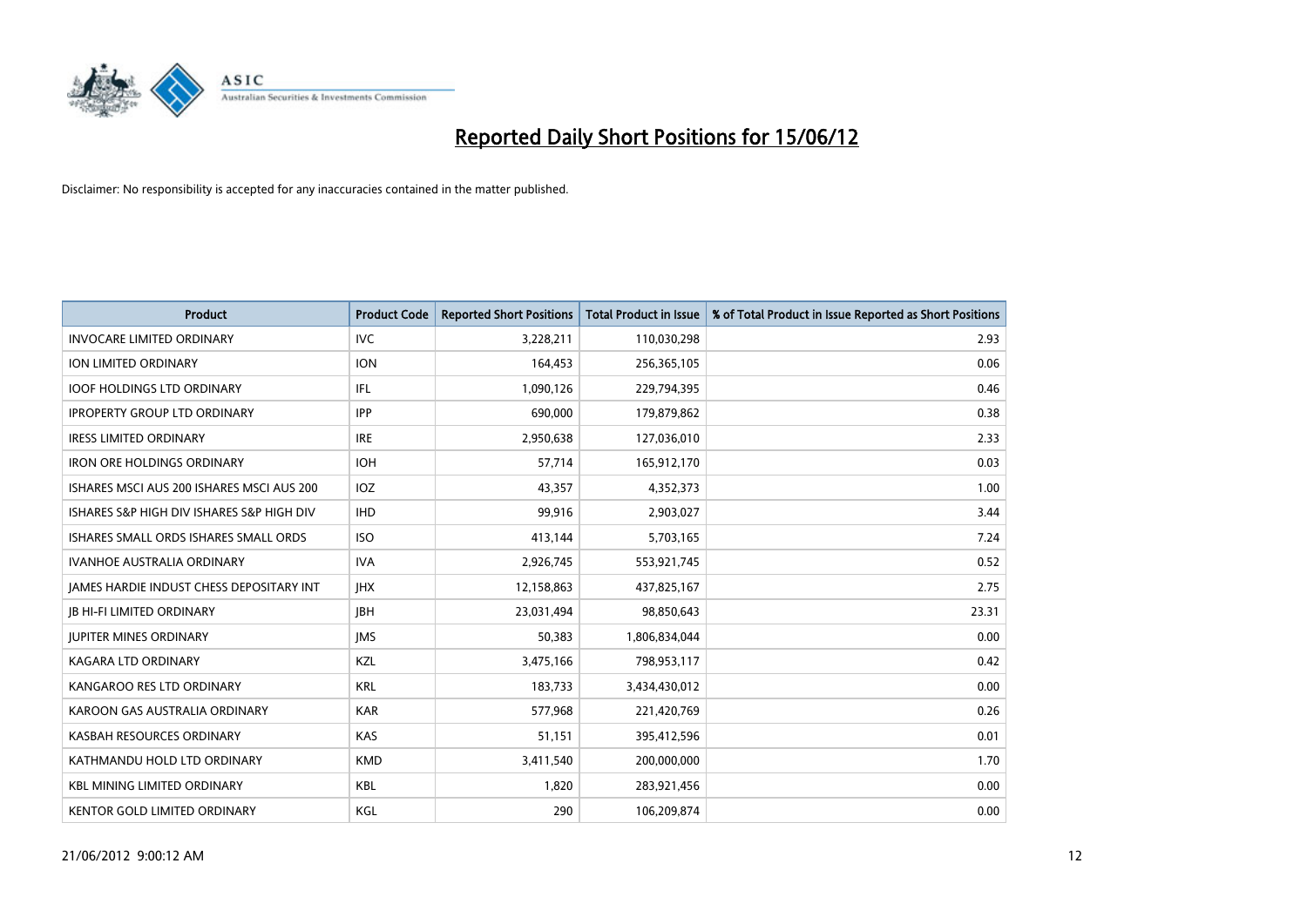

| <b>Product</b>                        | <b>Product Code</b> | <b>Reported Short Positions</b> | <b>Total Product in Issue</b> | % of Total Product in Issue Reported as Short Positions |
|---------------------------------------|---------------------|---------------------------------|-------------------------------|---------------------------------------------------------|
| <b>KEYBRIDGE CAPITAL ORDINARY</b>     | <b>KBC</b>          | 1                               | 172,070,564                   | 0.00                                                    |
| KINGSGATE CONSOLID. ORDINARY          | <b>KCN</b>          | 5,387,556                       | 151,263,789                   | 3.57                                                    |
| KINGSROSE MINING LTD ORDINARY         | <b>KRM</b>          | 213,708                         | 287,578,777                   | 0.07                                                    |
| LEIGHTON HOLDINGS ORDINARY            | LEI                 | 10,562,115                      | 337,087,596                   | 3.12                                                    |
| LEND LEASE GROUP UNIT/ORD STAPLED     | LLC                 | 3,198,099                       | 572,789,827                   | 0.55                                                    |
| LINC ENERGY LTD ORDINARY              | <b>LNC</b>          | 35,526,596                      | 504,487,631                   | 7.03                                                    |
| LIQUEFIED NATURAL ORDINARY            | <b>LNG</b>          | 276,323                         | 267,699,015                   | 0.10                                                    |
| LYNAS CORPORATION ORDINARY            | <b>LYC</b>          | 179,579,627                     | 1,714,846,913                 | 10.46                                                   |
| <b>M2 TELECOMMUNICATION ORDINARY</b>  | <b>MTU</b>          | 304,386                         | 156,571,954                   | 0.20                                                    |
| <b>MACA LIMITED ORDINARY</b>          | <b>MLD</b>          | 25,723                          | 150,000,000                   | 0.02                                                    |
| <b>MACMAHON HOLDINGS ORDINARY</b>     | <b>MAH</b>          | 2,192,389                       | 738,631,705                   | 0.31                                                    |
| MACO ATLAS ROADS GRP ORDINARY STAPLED | <b>MOA</b>          | 4,343,260                       | 464,279,594                   | 0.94                                                    |
| MACQUARIE GROUP LTD ORDINARY          | <b>MQG</b>          | 7,649,570                       | 348,635,692                   | 2.18                                                    |
| MARENGO MINING ORDINARY               | <b>MGO</b>          | 39,850                          | 1,003,745,113                 | 0.00                                                    |
| <b>MATRIX C &amp; E LTD ORDINARY</b>  | <b>MCE</b>          | 671,245                         | 92,686,855                    | 0.72                                                    |
| MAVERICK DRILLING ORDINARY            | <b>MAD</b>          | 120,000                         | 267,594,286                   | 0.05                                                    |
| MCMILLAN SHAKESPEARE ORDINARY         | <b>MMS</b>          | 109,564                         | 74,523,965                    | 0.14                                                    |
| MEDUSA MINING LTD ORDINARY            | <b>MML</b>          | 2,230,826                       | 188,903,911                   | 1.18                                                    |
| MEO AUSTRALIA LTD ORDINARY            | <b>MEO</b>          | 2,001,370                       | 539,913,260                   | 0.37                                                    |
| <b>MERMAID MARINE ORDINARY</b>        | <b>MRM</b>          | 835,418                         | 219,453,350                   | 0.38                                                    |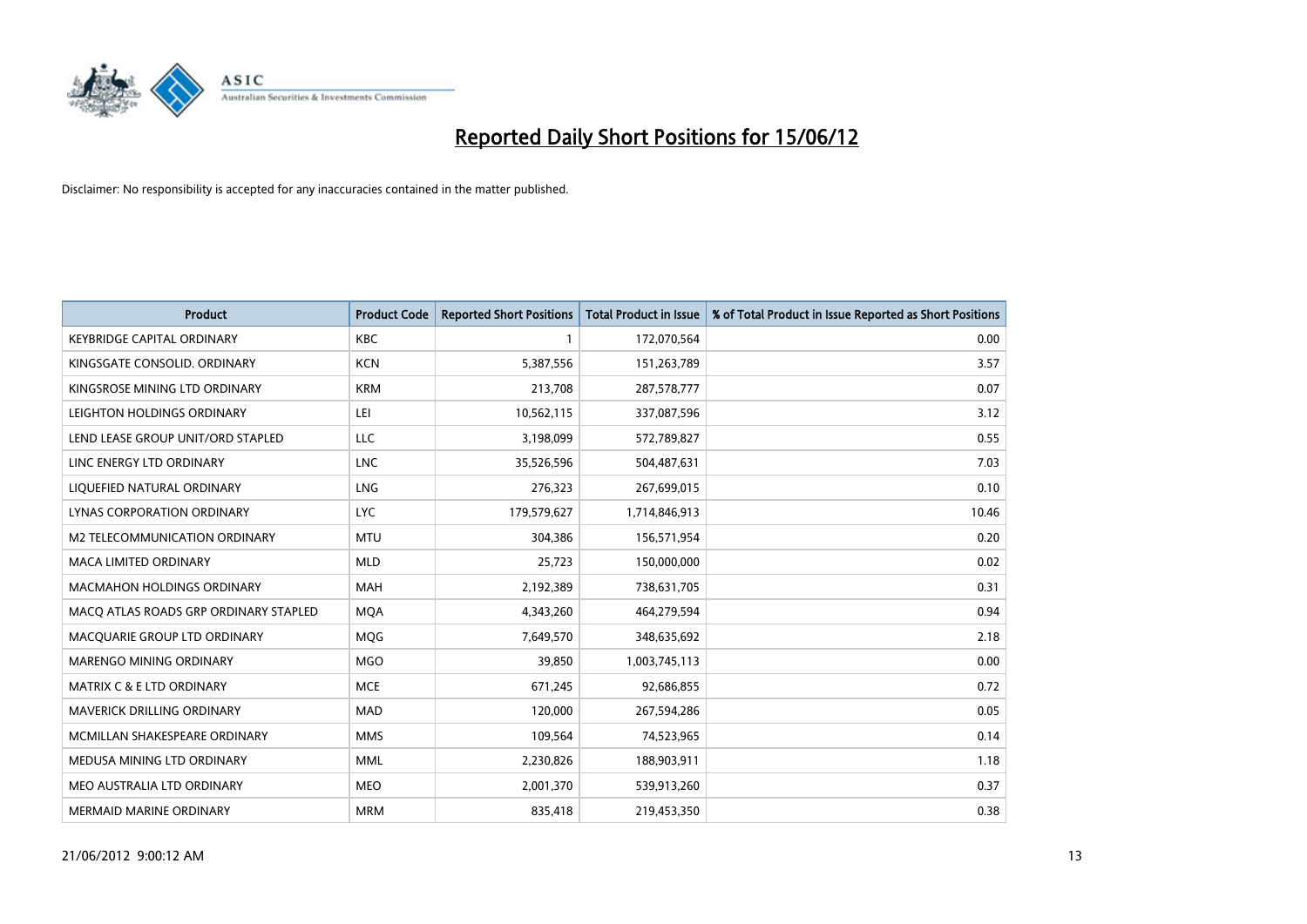

| <b>Product</b>                    | <b>Product Code</b> | <b>Reported Short Positions</b> | <b>Total Product in Issue</b> | % of Total Product in Issue Reported as Short Positions |
|-----------------------------------|---------------------|---------------------------------|-------------------------------|---------------------------------------------------------|
| MESOBLAST LIMITED ORDINARY        | <b>MSB</b>          | 17,993,452                      | 284,478,361                   | 6.34                                                    |
| METALS X LIMITED ORDINARY         | <b>MLX</b>          | 1,240,549                       | 1,317,913,157                 | 0.10                                                    |
| METCASH LIMITED ORDINARY          | <b>MTS</b>          | 43,526,261                      | 771,345,864                   | 5.65                                                    |
| METGASCO LIMITED ORDINARY         | <b>MEL</b>          | 322,544                         | 337,414,140                   | 0.10                                                    |
| METMINCO LIMITED ORDINARY         | <b>MNC</b>          | 4,290,874                       | 1,749,541,573                 | 0.24                                                    |
| MHM METALS LIMITED ORDINARY       | <b>MHM</b>          | 37,083                          | 105,310,831                   | 0.04                                                    |
| MICLYN EXP OFFSHR ORDINARY        | <b>MIO</b>          | 27,338                          | 278,515,705                   | 0.01                                                    |
| MILTON CORPORATION ORDINARY       | <b>MLT</b>          | 12,800                          | 121,625,655                   | 0.01                                                    |
| MINCOR RESOURCES NL ORDINARY      | <b>MCR</b>          | 2,585,850                       | 192,202,047                   | 1.35                                                    |
| MINERAL DEPOSITS ORDINARY         | <b>MDL</b>          | 115,778                         | 83,538,786                    | 0.14                                                    |
| MINERAL RESOURCES. ORDINARY       | <b>MIN</b>          | 1,682,607                       | 184,856,018                   | 0.90                                                    |
| MIRABELA NICKEL LTD ORDINARY      | <b>MBN</b>          | 22,933,616                      | 876,571,645                   | 2.60                                                    |
| MIRVAC GROUP STAPLED SECURITIES   | <b>MGR</b>          | 4,067,796                       | 3,418,236,755                 | 0.11                                                    |
| MOLOPO ENERGY LTD ORDINARY        | <b>MPO</b>          | 1,236,905                       | 245,579,810                   | 0.51                                                    |
| MOLY MINES LIMITED ORDINARY       | <b>MOL</b>          | 94,867                          | 384,893,989                   | 0.02                                                    |
| MONADELPHOUS GROUP ORDINARY       | <b>MND</b>          | 2,822,878                       | 88,674,327                    | 3.15                                                    |
| MORTGAGE CHOICE LTD ORDINARY      | <b>MOC</b>          | 2,843,315                       | 120,319,572                   | 2.36                                                    |
| <b>MOUNT GIBSON IRON ORDINARY</b> | <b>MGX</b>          | 9,800,301                       | 1,085,516,652                 | 0.91                                                    |
| MURCHISON METALS LTD ORDINARY     | <b>MMX</b>          | 2,372,258                       | 450,093,277                   | 0.51                                                    |
| MYER HOLDINGS LTD ORDINARY        | <b>MYR</b>          | 72,426,626                      | 583,384,551                   | 12.39                                                   |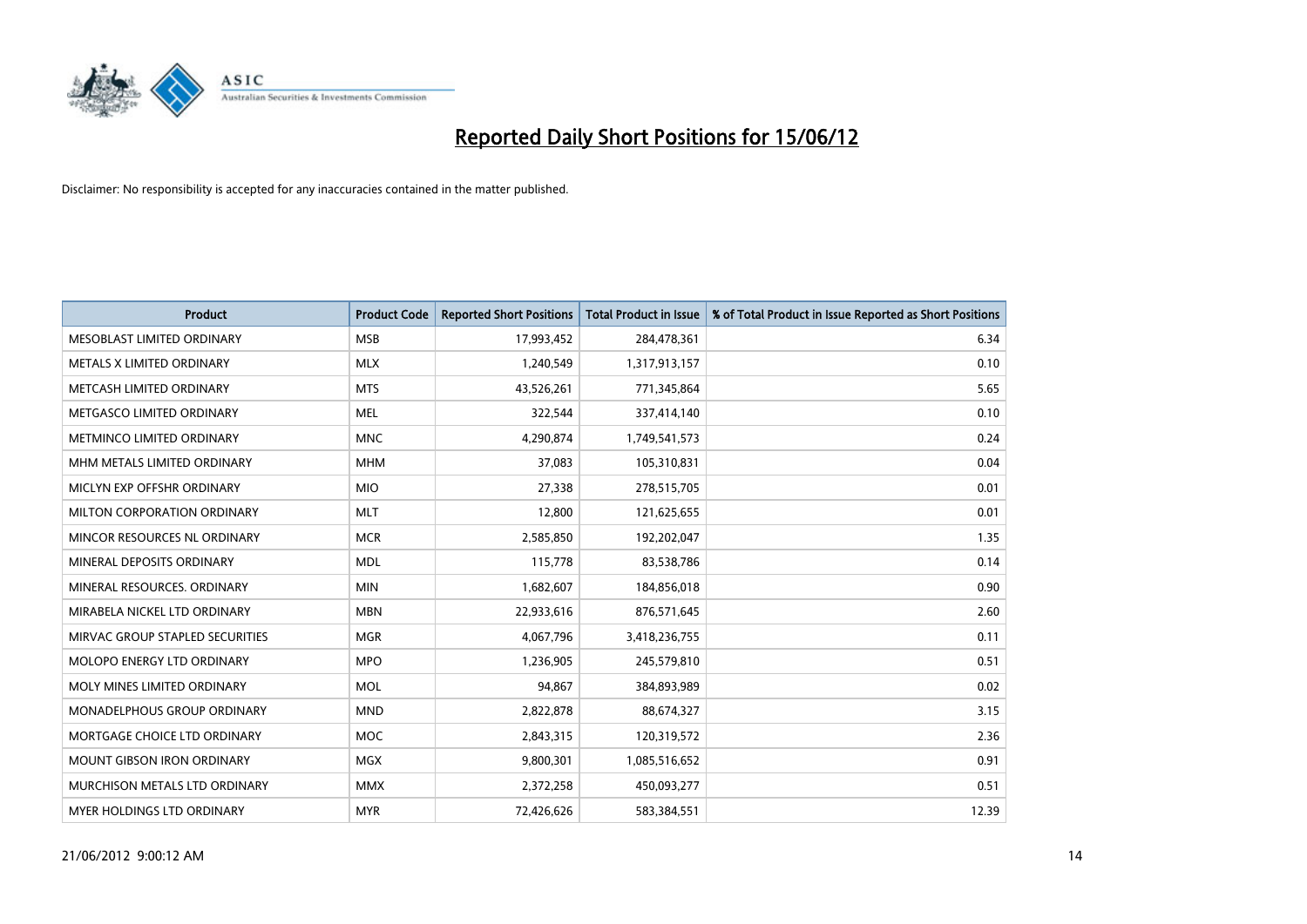

| <b>Product</b>                        | <b>Product Code</b> | <b>Reported Short Positions</b> | <b>Total Product in Issue</b> | % of Total Product in Issue Reported as Short Positions |
|---------------------------------------|---------------------|---------------------------------|-------------------------------|---------------------------------------------------------|
| NATIONAL AUST, BANK ORDINARY          | <b>NAB</b>          | 19,757,508                      | 2,239,884,428                 | 0.84                                                    |
| NAVITAS LIMITED ORDINARY              | <b>NVT</b>          | 11,954,366                      | 375,318,628                   | 3.20                                                    |
| NEON ENERGY LIMITED ORDINARY          | <b>NEN</b>          | 821,654                         | 436,464,518                   | 0.20                                                    |
| NEW HOPE CORPORATION ORDINARY         | NHC                 | 1,740,749                       | 830,411,534                   | 0.22                                                    |
| NEWCREST MINING ORDINARY              | <b>NCM</b>          | 1,798,145                       | 765,000,000                   | 0.21                                                    |
| NEWS CORP A NON-VOTING CDI            | <b>NWSLV</b>        | 2,935,446                       | 1,605,149,520                 | 0.19                                                    |
| NEWS CORP B VOTING CDI                | <b>NWS</b>          | 1,344,611                       | 798,520,953                   | 0.16                                                    |
| NEXTDC LIMITED ORDINARY               | <b>NXT</b>          | 1,001,509                       | 150,602,388                   | 0.66                                                    |
| NEXUS ENERGY LIMITED ORDINARY         | <b>NXS</b>          | 2,066,979                       | 1,329,821,159                 | 0.14                                                    |
| NIB HOLDINGS LIMITED ORDINARY         | <b>NHF</b>          | 577,243                         | 439,004,182                   | 0.13                                                    |
| NIDO PETROLEUM ORDINARY               | <b>NDO</b>          | 117,323                         | 1,389,163,151                 | 0.01                                                    |
| NOBLE MINERAL RES ORDINARY            | <b>NMG</b>          | 5,313,491                       | 610,147,955                   | 0.87                                                    |
| NORTHERN IRON LTD ORDINARY            | <b>NFE</b>          | 461,817                         | 369,980,113                   | 0.11                                                    |
| NORTHERN STAR ORDINARY                | <b>NST</b>          | 8,168,644                       | 402,170,706                   | 2.03                                                    |
| NRW HOLDINGS LIMITED ORDINARY         | <b>NWH</b>          | 246,115                         | 278,888,011                   | 0.10                                                    |
| NUCOAL RESOURCES LTD ORDINARY         | <b>NCR</b>          | 120,497                         | 768,612,354                   | 0.02                                                    |
| NUFARM LIMITED ORDINARY               | <b>NUF</b>          | 5,845,209                       | 262,142,247                   | 2.24                                                    |
| OAKTON LIMITED ORDINARY               | <b>OKN</b>          | 910,765                         | 93,721,874                    | 0.97                                                    |
| OCEANAGOLD CORP. CHESS DEPOSITARY INT | <b>OGC</b>          | 1,298,637                       | 262,834,376                   | 0.50                                                    |
| OIL SEARCH LTD ORDINARY               | OSH                 | 4,936,664                       | 1,331,356,047                 | 0.36                                                    |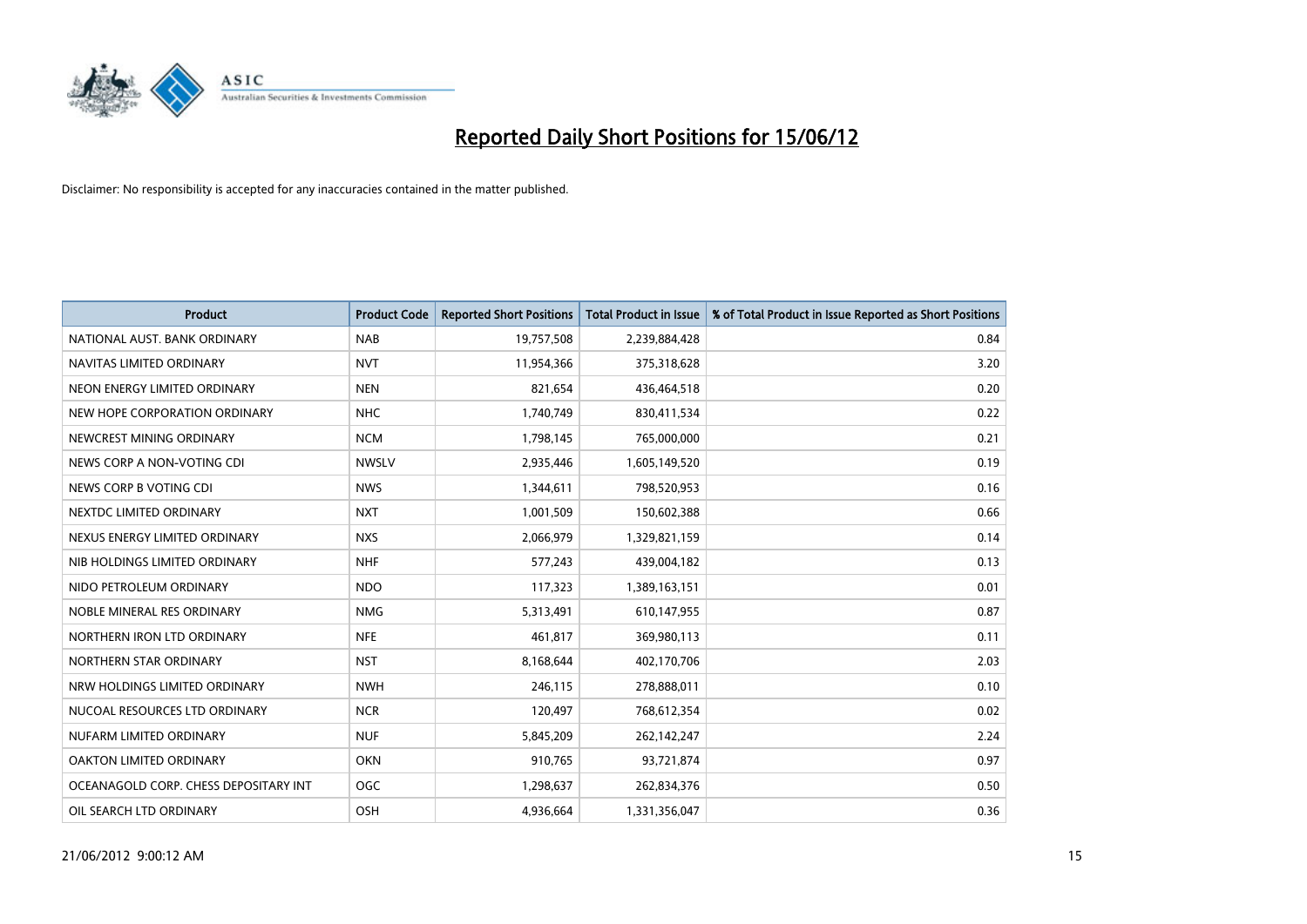

| <b>Product</b>                 | <b>Product Code</b> | <b>Reported Short Positions</b> | <b>Total Product in Issue</b> | % of Total Product in Issue Reported as Short Positions |
|--------------------------------|---------------------|---------------------------------|-------------------------------|---------------------------------------------------------|
| OM HOLDINGS LIMITED ORDINARY   | <b>OMH</b>          | 7,331,253                       | 604,105,150                   | 1.21                                                    |
| ONESTEEL LIMITED ORDINARY      | OST                 | 5,618,288                       | 1,345,665,626                 | 0.41                                                    |
| OPUS GROUP LTD ORDINARY        | <b>OPG</b>          | 1,250                           | 53,678,177                    | 0.00                                                    |
| ORICA LIMITED ORDINARY         | ORI                 | 2,880,143                       | 365,007,037                   | 0.75                                                    |
| ORIGIN ENERGY ORDINARY         | <b>ORG</b>          | 8,621,357                       | 1,089,544,638                 | 0.78                                                    |
| OROCOBRE LIMITED ORDINARY      | ORE                 | 93,977                          | 103,195,029                   | 0.09                                                    |
| OROTONGROUP LIMITED ORDINARY   | ORL                 | 154,499                         | 40,880,902                    | 0.37                                                    |
| OZ MINERALS ORDINARY           | OZL                 | 5,577,621                       | 306,226,250                   | 1.82                                                    |
| <b>PACIFIC BRANDS ORDINARY</b> | <b>PBG</b>          | 8,024,876                       | 912,915,695                   | 0.89                                                    |
| PALADIN ENERGY LTD ORDINARY    | <b>PDN</b>          | 75,726,113                      | 835,645,290                   | 9.04                                                    |
| PANAUST LIMITED ORDINARY       | <b>PNA</b>          | 2,920,236                       | 604,599,995                   | 0.48                                                    |
| PANORAMIC RESOURCES ORDINARY   | PAN                 | 2,067,795                       | 226,834,017                   | 0.91                                                    |
| PAPERLINX LIMITED ORDINARY     | <b>PPX</b>          | 1,752,823                       | 609,280,761                   | 0.29                                                    |
| PAPILLON RES LTD ORDINARY      | PIR                 | 106,610                         | 243,514,325                   | 0.03                                                    |
| PEAK RESOURCES ORDINARY        | <b>PEK</b>          | 32,022                          | 207,916,802                   | 0.02                                                    |
| PEET LIMITED ORDINARY          | <b>PPC</b>          | 1,048,968                       | 320,170,604                   | 0.33                                                    |
| PENINSULA ENERGY LTD ORDINARY  | <b>PEN</b>          | 6,788,616                       | 2,170,064,828                 | 0.32                                                    |
| PERILYA LIMITED ORDINARY       | <b>PEM</b>          | 416,613                         | 769,316,426                   | 0.05                                                    |
| PERPETUAL LIMITED ORDINARY     | <b>PPT</b>          | 1,973,536                       | 41,980,678                    | 4.71                                                    |
| PERSEUS MINING LTD ORDINARY    | <b>PRU</b>          | 12,927,579                      | 457,962,088                   | 2.79                                                    |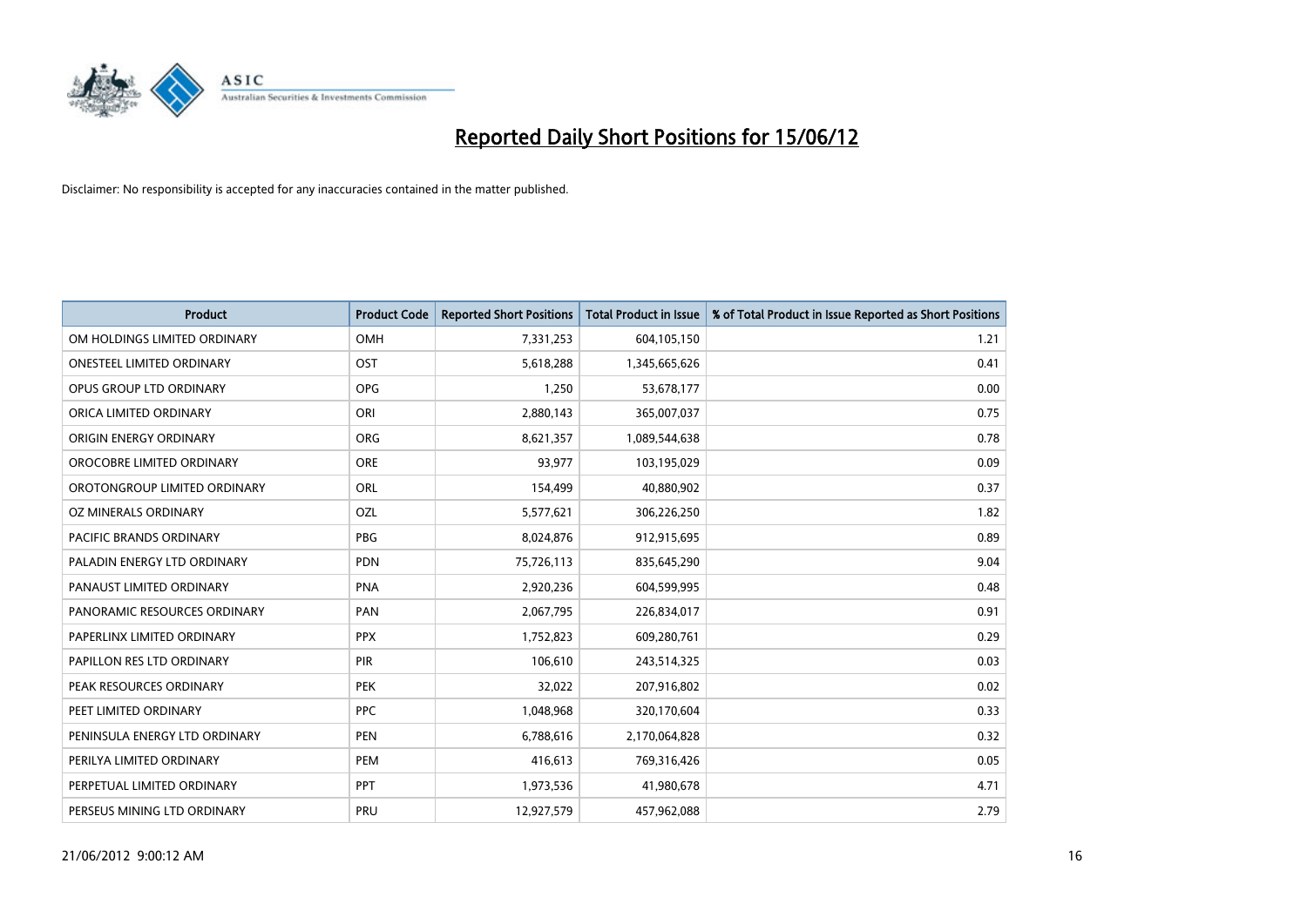

| <b>Product</b>                      | <b>Product Code</b> | <b>Reported Short Positions</b> | <b>Total Product in Issue</b> | % of Total Product in Issue Reported as Short Positions |
|-------------------------------------|---------------------|---------------------------------|-------------------------------|---------------------------------------------------------|
| PHARMAXIS LTD ORDINARY              | <b>PXS</b>          | 4,098,823                       | 306,455,989                   | 1.33                                                    |
| PHOSPHAGENICS LTD. ORDINARY         | <b>POH</b>          | 96,072                          | 1,020,215,957                 | 0.01                                                    |
| PLATINUM ASSET ORDINARY             | <b>PTM</b>          | 9,896,485                       | 561,347,878                   | 1.77                                                    |
| PLATINUM AUSTRALIA ORDINARY         | <b>PLA</b>          | 620,475                         | 504,968,043                   | 0.12                                                    |
| PMI GOLD CORP CDI 1:1               | <b>PVM</b>          | 35,859                          | 71,496,626                    | 0.05                                                    |
| PMP LIMITED ORDINARY                | PMP                 | 114,862                         | 323,781,124                   | 0.03                                                    |
| PREMIER INVESTMENTS ORDINARY        | <b>PMV</b>          | 409,205                         | 155,260,478                   | 0.24                                                    |
| PRIMA BIOMED LTD ORDINARY           | <b>PRR</b>          | 3,757,259                       | 1,066,063,388                 | 0.35                                                    |
| PRIMARY HEALTH CARE ORDINARY        | <b>PRY</b>          | 13,738,203                      | 501,717,314                   | 2.74                                                    |
| PRIMEAG AUSTRALIA ORDINARY          | PAG                 | 252,516                         | 266,394,444                   | 0.09                                                    |
| PROGRAMMED ORDINARY                 | <b>PRG</b>          | 429,822                         | 118,175,280                   | 0.35                                                    |
| <b>QANTAS AIRWAYS ORDINARY</b>      | QAN                 | 16,371,441                      | 2,265,123,620                 | 0.72                                                    |
| OBE INSURANCE GROUP ORDINARY        | <b>OBE</b>          | 48,657,592                      | 1,181,682,557                 | 4.10                                                    |
| OR NATIONAL LIMITED ORDINARY        | <b>ORN</b>          | 11,208,398                      | 2,440,000,000                 | 0.45                                                    |
| ORXPHARMA LTD ORDINARY              | <b>QRX</b>          | 364,990                         | 144,577,206                   | 0.25                                                    |
| <b>QUBE LOGISTICS HLDG ORDINARY</b> | QUB                 | 3,991,407                       | 909,407,185                   | 0.43                                                    |
| RAMELIUS RESOURCES ORDINARY         | <b>RMS</b>          | 937,513                         | 335,906,949                   | 0.28                                                    |
| RAMSAY HEALTH CARE ORDINARY         | <b>RHC</b>          | 2,330,374                       | 202,081,252                   | 1.13                                                    |
| RANGE RESOURCES LTD ORDINARY        | <b>RRS</b>          | 586,143                         | 2,118,880,660                 | 0.03                                                    |
| <b>RCR TOMLINSON ORDINARY</b>       | <b>RCR</b>          | 39,041                          | 131,997,456                   | 0.03                                                    |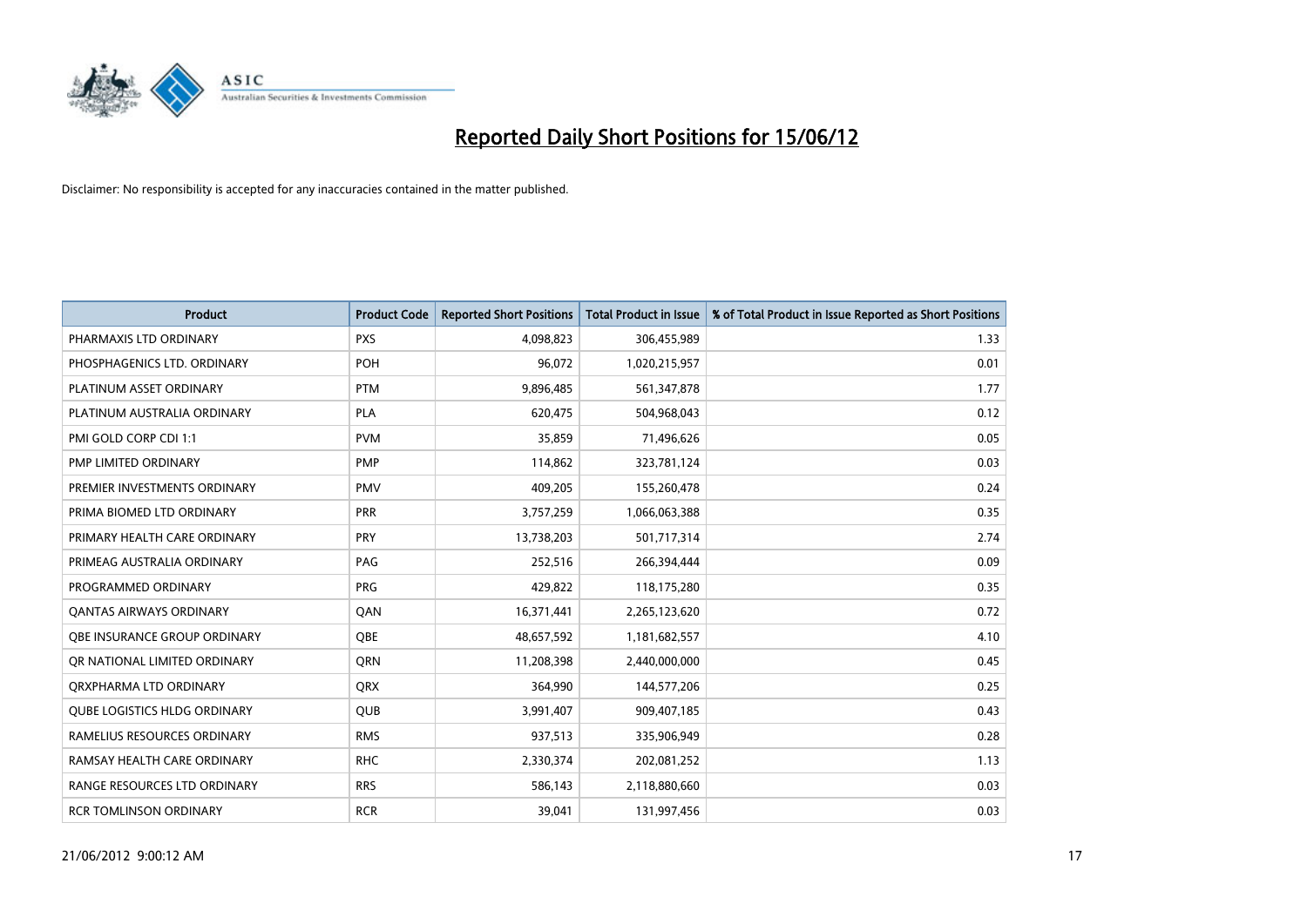

| <b>Product</b>                   | <b>Product Code</b> | <b>Reported Short Positions</b> | <b>Total Product in Issue</b> | % of Total Product in Issue Reported as Short Positions |
|----------------------------------|---------------------|---------------------------------|-------------------------------|---------------------------------------------------------|
| <b>REA GROUP ORDINARY</b>        | <b>REA</b>          | 392,293                         | 131,714,699                   | 0.30                                                    |
| RECKON LIMITED ORDINARY          | <b>RKN</b>          | 827,289                         | 129,488,015                   | 0.64                                                    |
| RED 5 LIMITED ORDINARY           | <b>RED</b>          | 93,379                          | 135,488,008                   | 0.08                                                    |
| <b>RED FORK ENERGY ORDINARY</b>  | <b>RFE</b>          | 167,119                         | 310,229,853                   | 0.05                                                    |
| REDBANK ENERGY LTD ORDINARY      | <b>AEJ</b>          | 19                              | 786,287                       | 0.00                                                    |
| <b>REDFLEX HOLDINGS ORDINARY</b> | <b>RDF</b>          | 2                               | 110,345,599                   | 0.00                                                    |
| REGIONAL EXPRESS ORDINARY        | <b>REX</b>          | 10,000                          | 121,254,902                   | 0.01                                                    |
| <b>REGIS RESOURCES ORDINARY</b>  | <b>RRL</b>          | 482,532                         | 451,954,157                   | 0.11                                                    |
| RESMED INC CDI 10:1              | <b>RMD</b>          | 3,800,865                       | 1,556,242,300                 | 0.24                                                    |
| <b>RESOLUTE MINING ORDINARY</b>  | <b>RSG</b>          | 3,777,535                       | 643,219,058                   | 0.57                                                    |
| RESOURCE GENERATION ORDINARY     | <b>RES</b>          | 173                             | 262,895,652                   | 0.00                                                    |
| RETAIL FOOD GROUP ORDINARY       | <b>RFG</b>          | 71,584                          | 108,422,615                   | 0.07                                                    |
| REVERSE CORP LIMITED ORDINARY    | <b>REF</b>          | 100                             | 92,382,175                    | 0.00                                                    |
| REX MINERALS LIMITED ORDINARY    | <b>RXM</b>          | 739,703                         | 188,907,284                   | 0.39                                                    |
| <b>RHG LIMITED ORDINARY</b>      | <b>RHG</b>          | 324,083                         | 308,483,177                   | 0.10                                                    |
| RIALTO ENERGY ORDINARY           | <b>RIA</b>          | 2,068,203                       | 671,347,392                   | 0.30                                                    |
| RIDLEY CORPORATION ORDINARY      | <b>RIC</b>          | 128,317                         | 307,817,071                   | 0.04                                                    |
| RIO TINTO LIMITED ORDINARY       | <b>RIO</b>          | 20,474,269                      | 435,758,720                   | 4.69                                                    |
| <b>ROBUST RESOURCES ORDINARY</b> | <b>ROL</b>          | 33,720                          | 87,994,097                    | 0.04                                                    |
| ROC OIL COMPANY ORDINARY         | <b>ROC</b>          | 2,070,016                       | 683,235,552                   | 0.32                                                    |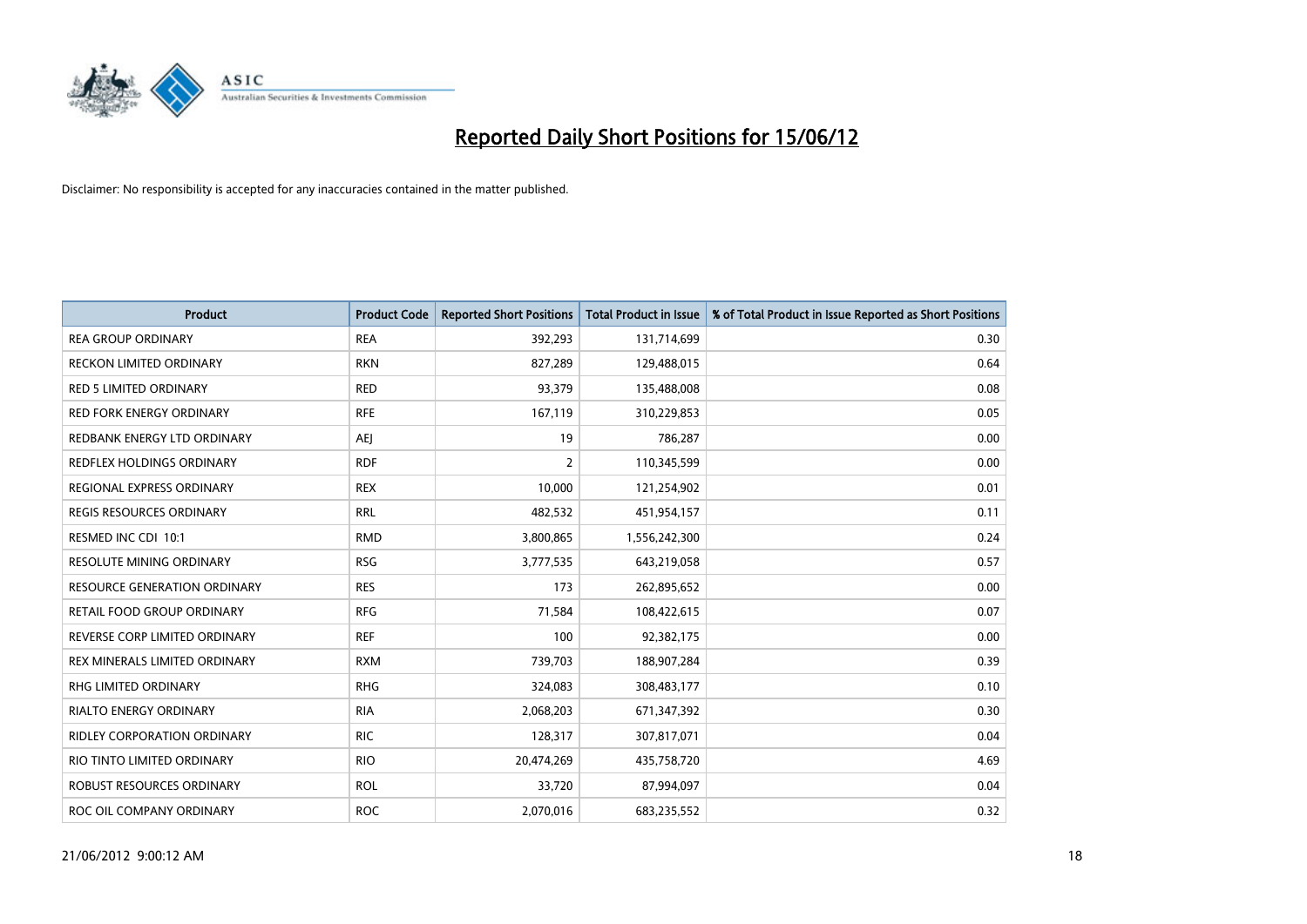

| <b>Product</b>                           | <b>Product Code</b> | <b>Reported Short Positions</b> | <b>Total Product in Issue</b> | % of Total Product in Issue Reported as Short Positions |
|------------------------------------------|---------------------|---------------------------------|-------------------------------|---------------------------------------------------------|
| <b>RURALCO HOLDINGS ORDINARY</b>         | <b>RHL</b>          | 12,000                          | 55,019,284                    | 0.02                                                    |
| SAI GLOBAL LIMITED ORDINARY              | SAI                 | 4,446,394                       | 204,354,836                   | 2.18                                                    |
| SALMAT LIMITED ORDINARY                  | <b>SLM</b>          | 2,778,887                       | 159,802,174                   | 1.73                                                    |
| SAMSON OIL & GAS LTD ORDINARY            | SSN                 | 1,349,852                       | 1,768,994,382                 | 0.08                                                    |
| SANDFIRE RESOURCES ORDINARY              | <b>SFR</b>          | 4,253,822                       | 151,208,635                   | 2.82                                                    |
| <b>SANTOS LTD ORDINARY</b>               | <b>STO</b>          | 5,168,170                       | 952,790,050                   | 0.53                                                    |
| SARACEN MINERAL ORDINARY                 | <b>SAR</b>          | 2,218,295                       | 594,815,640                   | 0.38                                                    |
| SEDGMAN LIMITED ORDINARY                 | <b>SDM</b>          | 16,258                          | 214,292,930                   | 0.00                                                    |
| SEEK LIMITED ORDINARY                    | <b>SEK</b>          | 13,436,469                      | 337,101,307                   | 3.97                                                    |
| SELECT HARVESTS ORDINARY                 | <b>SHV</b>          | 143,943                         | 56,812,699                    | 0.25                                                    |
| SENEX ENERGY LIMITED ORDINARY            | <b>SXY</b>          | 4,394,740                       | 926,147,416                   | 0.48                                                    |
| SERVCORP LIMITED ORDINARY                | SRV                 | 32,801                          | 98,440,807                    | 0.03                                                    |
| SERVICE STREAM ORDINARY                  | SSM                 | 400                             | 283,418,867                   | 0.00                                                    |
| SEVEN GROUP HOLDINGS ORDINARY            | <b>SVW</b>          | 986,447                         | 307,410,281                   | 0.31                                                    |
| SEVEN WEST MEDIA LTD ORDINARY            | SWM                 | 27,563,898                      | 666,105,054                   | 4.14                                                    |
| SIGMA PHARMACEUTICAL ORDINARY            | <b>SIP</b>          | 5,413,228                       | 1,185,020,782                 | 0.47                                                    |
| SILEX SYSTEMS ORDINARY                   | <b>SLX</b>          | 687,757                         | 170,143,997                   | 0.39                                                    |
| SILVER LAKE RESOURCE ORDINARY            | <b>SLR</b>          | 315,244                         | 220,264,064                   | 0.15                                                    |
| SIMS METAL MGMT LTD ORDINARY             | <b>SGM</b>          | 8,539,387                       | 205,106,768                   | 4.16                                                    |
| SINGAPORE TELECOMM. CHESS DEPOSITARY INT | SGT                 | 7,536,490                       | 163,034,804                   | 4.62                                                    |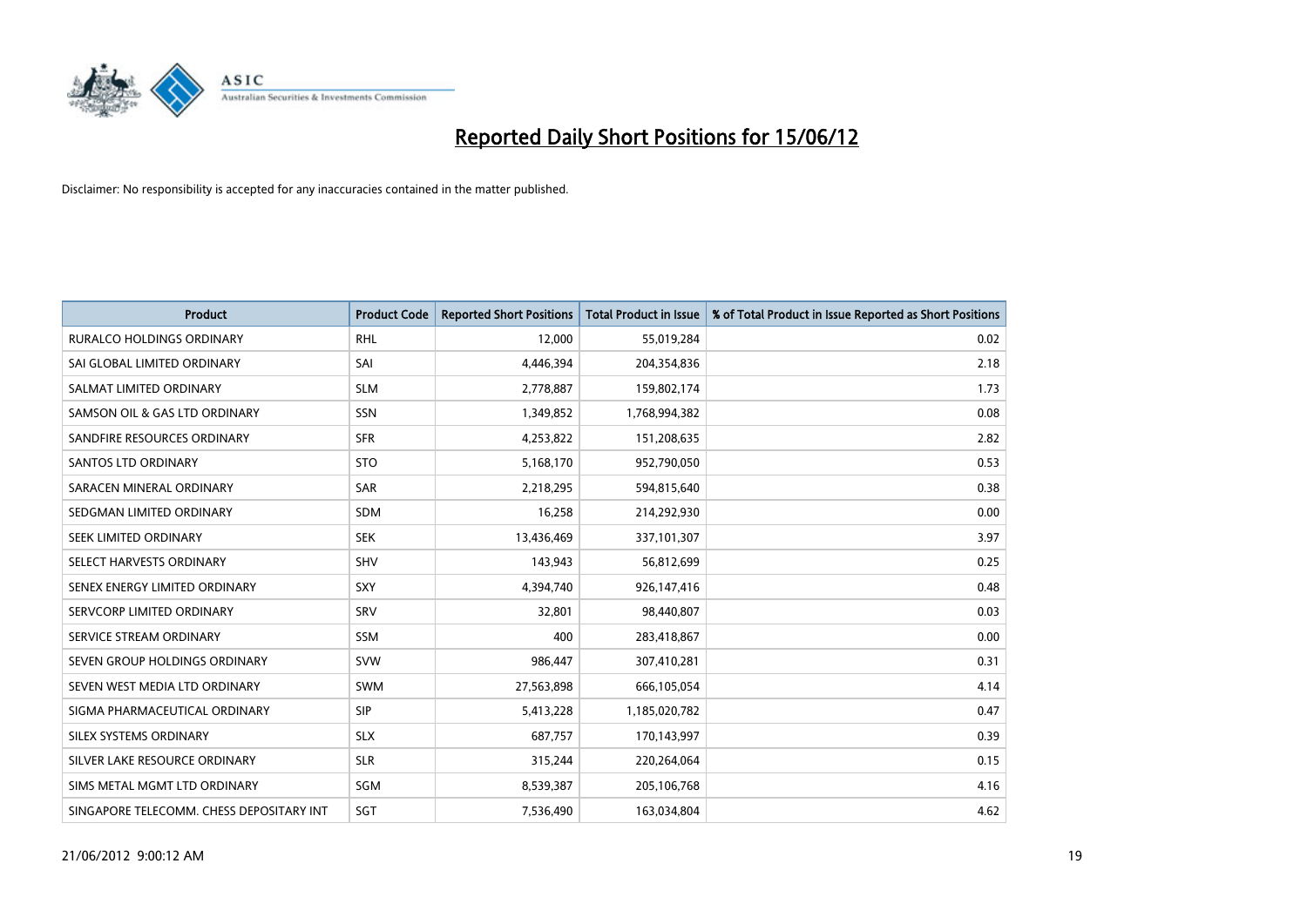

| <b>Product</b>                           | <b>Product Code</b> | <b>Reported Short Positions</b> | <b>Total Product in Issue</b> | % of Total Product in Issue Reported as Short Positions |
|------------------------------------------|---------------------|---------------------------------|-------------------------------|---------------------------------------------------------|
| SIRTEX MEDICAL ORDINARY                  | <b>SRX</b>          | 4,082                           | 55,768,136                    | 0.01                                                    |
| SKILLED GROUP LTD ORDINARY               | <b>SKE</b>          | 82,758                          | 233,487,276                   | 0.03                                                    |
| SKY CITY ENTERTAIN, ORDINARY             | <b>SKC</b>          | 101                             | 576,958,340                   | 0.00                                                    |
| <b>SLATER &amp; GORDON ORDINARY</b>      | SGH                 | 14,031                          | 168,600,731                   | 0.01                                                    |
| SMS MANAGEMENT, ORDINARY                 | SMX                 | 637,569                         | 68,415,913                    | 0.94                                                    |
| SONIC HEALTHCARE ORDINARY                | <b>SHL</b>          | 3,944,573                       | 390,969,875                   | 1.00                                                    |
| SOUL PATTINSON (W.H) ORDINARY            | SOL                 | 30,947                          | 239,395,320                   | 0.01                                                    |
| SOUTH BOULDER MINES ORDINARY             | <b>STB</b>          | 100,345                         | 116,232,826                   | 0.09                                                    |
| SP AUSNET STAPLED SECURITIES             | SPN                 | 13,785,596                      | 3,243,987,341                 | 0.41                                                    |
| SPARK INFRASTRUCTURE STAPLED NOTE & UNIT | SKI                 | 31,316,389                      | 1,326,734,264                 | 2.35                                                    |
| SPECIALTY FASHION ORDINARY               | <b>SFH</b>          | 2,099,171                       | 192,236,121                   | 1.09                                                    |
| SPOTLESS GROUP LTD ORDINARY              | <b>SPT</b>          | 544,712                         | 265,746,161                   | 0.20                                                    |
| ST BARBARA LIMITED ORDINARY              | <b>SBM</b>          | 7,373,738                       | 325,615,389                   | 2.25                                                    |
| STANMORE COAL LTD ORDINARY               | <b>SMR</b>          | 16,885                          | 160,180,221                   | 0.01                                                    |
| STARPHARMA HOLDINGS ORDINARY             | <b>SPL</b>          | 2,007,666                       | 280,802,451                   | 0.71                                                    |
| STHN CROSS MEDIA ORDINARY                | <b>SXL</b>          | 5,993,100                       | 704,594,449                   | 0.85                                                    |
| STOCKLAND UNITS/ORD STAPLED              | SGP                 | 17,306,537                      | 2,207,512,454                 | 0.75                                                    |
| STRAITS RES LTD. ORDINARY                | <b>SRO</b>          | 127,612                         | 456,529,474                   | 0.03                                                    |
| STW COMMUNICATIONS ORDINARY              | SGN                 | 76,910                          | 362,798,351                   | 0.02                                                    |
| SUNCORP GROUP LTD ORDINARY               | <b>SUN</b>          | 9,963,874                       | 1,286,600,980                 | 0.76                                                    |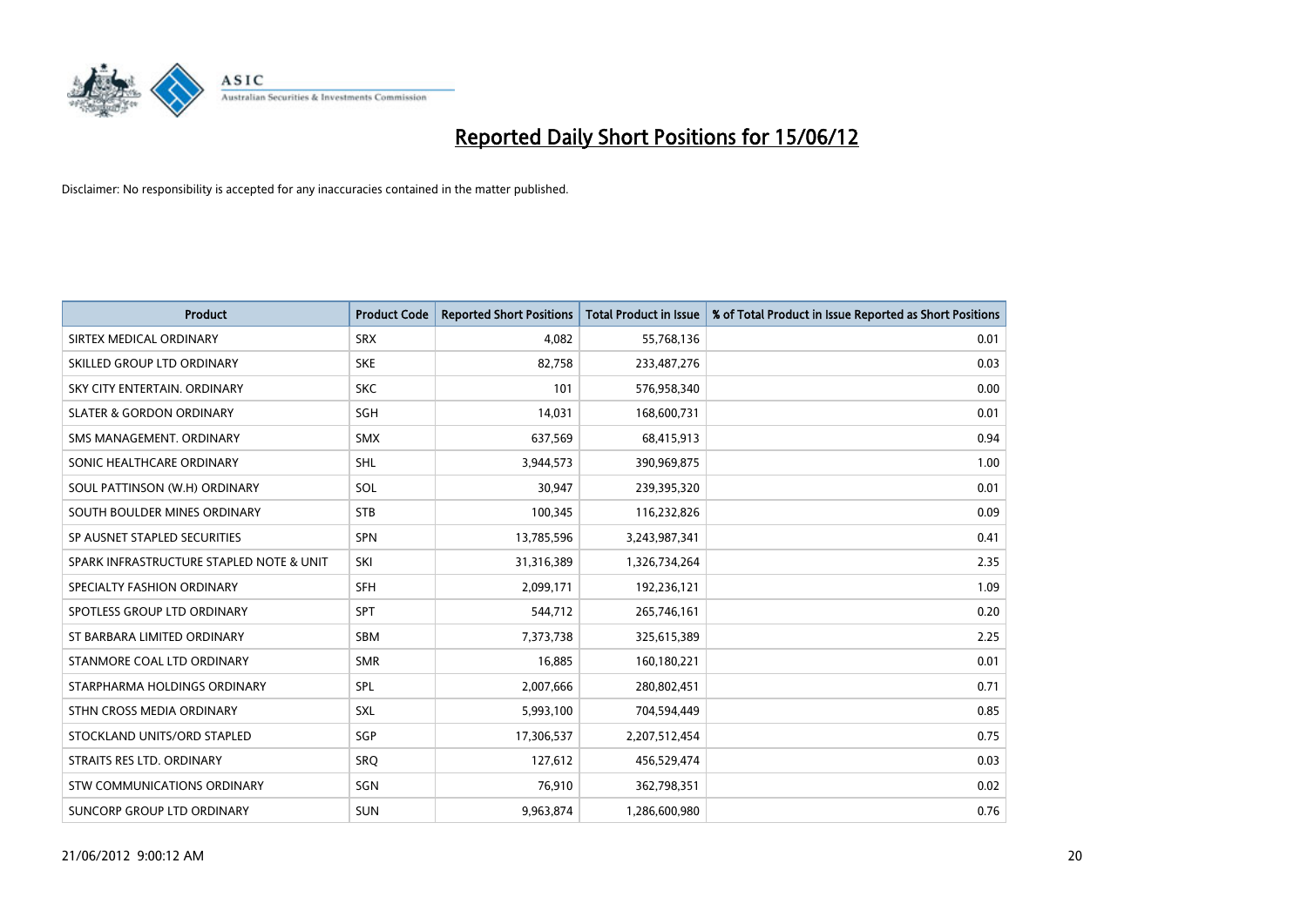

| <b>Product</b>                       | <b>Product Code</b> | <b>Reported Short Positions</b> | <b>Total Product in Issue</b> | % of Total Product in Issue Reported as Short Positions |
|--------------------------------------|---------------------|---------------------------------|-------------------------------|---------------------------------------------------------|
| SUNDANCE ENERGY ORDINARY             | <b>SEA</b>          | 56,089                          | 277,098,474                   | 0.02                                                    |
| SUNDANCE RESOURCES ORDINARY          | <b>SDL</b>          | 31,458,185                      | 2,933,534,505                 | 1.06                                                    |
| SUNLAND GROUP LTD ORDINARY           | <b>SDG</b>          | 91,510                          | 201,578,526                   | 0.05                                                    |
| SUPER RET REP LTD ORDINARY           | SUL                 | 1,519,579                       | 196,152,971                   | 0.76                                                    |
| SYD AIRPORT STAPLED US PROHIBIT.     | <b>SYD</b>          | 7,855,777                       | 1,861,210,782                 | 0.42                                                    |
| SYRAH RESOURCES ORDINARY             | <b>SYR</b>          | 27,754                          | 125,204,521                   | 0.02                                                    |
| <b>TABCORP HOLDINGS LTD ORDINARY</b> | TAH                 | 7,633,669                       | 730,113,969                   | 1.03                                                    |
| TANAMI GOLD NL ORDINARY              | <b>TAM</b>          | 196,800                         | 261,132,677                   | 0.07                                                    |
| TAP OIL LIMITED ORDINARY             | <b>TAP</b>          | 1,085,252                       | 241,295,311                   | 0.44                                                    |
| TASSAL GROUP LIMITED ORDINARY        | <b>TGR</b>          | 133,111                         | 146,304,404                   | 0.09                                                    |
| TATTS GROUP LTD ORDINARY             | <b>TTS</b>          | 10,391,980                      | 1,362,919,733                 | 0.76                                                    |
| <b>TECHNOLOGY ONE ORDINARY</b>       | <b>TNE</b>          | 678,421                         | 304,910,455                   | 0.22                                                    |
| TELECOM CORPORATION ORDINARY         | <b>TEL</b>          | 16,133,374                      | 1,886,923,035                 | 0.85                                                    |
| TELSTRA CORPORATION, ORDINARY        | <b>TLS</b>          | 30,997,203                      | 12,443,074,357                | 0.24                                                    |
| TEN NETWORK HOLDINGS ORDINARY        | <b>TEN</b>          | 66,663,992                      | 1,045,236,720                 | 6.36                                                    |
| TERANGA GOLD CORP CDI 1:1            | TGZ                 | 196,181                         | 158,155,577                   | 0.11                                                    |
| TEXON PETROLEUM LTD ORDINARY         | <b>TXN</b>          | 276,623                         | 245,039,848                   | 0.11                                                    |
| TFS CORPORATION LTD ORDINARY         | <b>TFC</b>          | 646,354                         | 279,621,829                   | 0.23                                                    |
| THAKRAL HOLDINGS GRP ORDINARY/UNIT   | <b>THG</b>          | 164                             | 585,365,014                   | 0.00                                                    |
| THE REJECT SHOP ORDINARY             | <b>TRS</b>          | 1,626,996                       | 26,071,170                    | 6.24                                                    |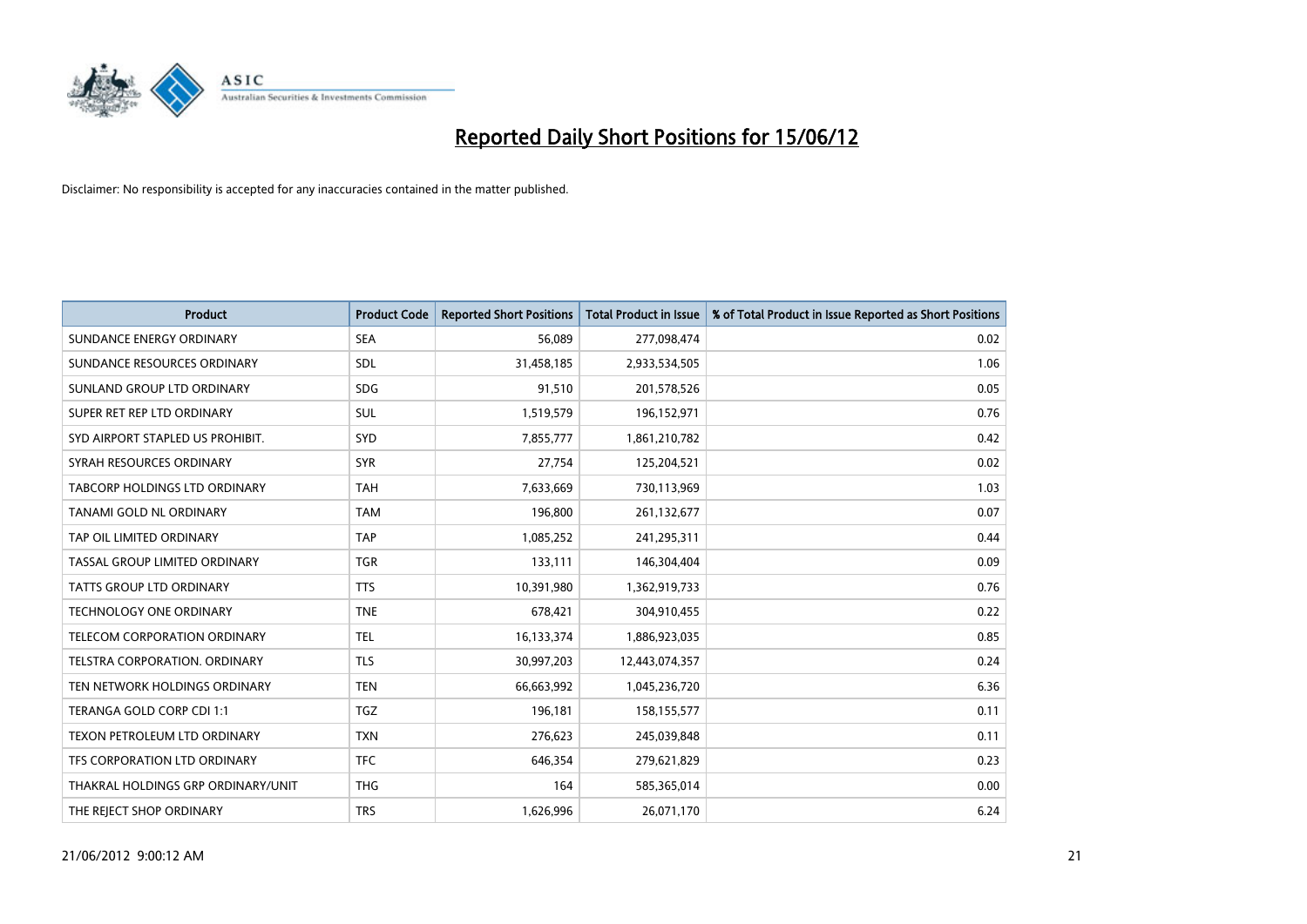

| <b>Product</b>                       | <b>Product Code</b> | <b>Reported Short Positions</b> | <b>Total Product in Issue</b> | % of Total Product in Issue Reported as Short Positions |
|--------------------------------------|---------------------|---------------------------------|-------------------------------|---------------------------------------------------------|
| THINKSMART LIMITED ORDINARY          | <b>TSM</b>          | 175,000                         | 156,005,431                   | 0.11                                                    |
| THORN GROUP LIMITED ORDINARY         | TGA                 | 276,721                         | 146,374,703                   | 0.19                                                    |
| <b>TIGER RESOURCES ORDINARY</b>      | <b>TGS</b>          | 2,487,991                       | 673,470,269                   | 0.36                                                    |
| TISHMAN SPEYER UNITS                 | <b>TSO</b>          | 40,786                          | 338,440,904                   | 0.01                                                    |
| TOLL HOLDINGS LTD ORDINARY           | <b>TOL</b>          | 15,852,596                      | 717,133,875                   | 2.20                                                    |
| TOX FREE SOLUTIONS ORDINARY          | <b>TOX</b>          | 19,767                          | 114,948,108                   | 0.02                                                    |
| TPG TELECOM LIMITED ORDINARY         | <b>TPM</b>          | 2,273,175                       | 793,808,141                   | 0.27                                                    |
| TRADE ME GROUP ORDINARY              | <b>TME</b>          | 433,017                         | 395,745,510                   | 0.11                                                    |
| <b>TRANSFIELD SERVICES ORDINARY</b>  | <b>TSE</b>          | 4,034,867                       | 525,028,694                   | 0.79                                                    |
| TRANSPACIFIC INDUST, ORDINARY        | <b>TPI</b>          | 5,468,972                       | 1,578,209,025                 | 0.34                                                    |
| TRANSURBAN GROUP TRIPLE STAPLED SEC. | <b>TCL</b>          | 5,489,843                       | 1,458,321,112                 | 0.35                                                    |
| TREASURY WINE ESTATE ORDINARY        | <b>TWE</b>          | 14,017,091                      | 647,227,144                   | 2.15                                                    |
| TROY RESOURCES LTD ORDINARY          | <b>TRY</b>          | 110,012                         | 89,296,649                    | 0.11                                                    |
| UGL LIMITED ORDINARY                 | UGL                 | 6,161,735                       | 166,315,038                   | 3.73                                                    |
| UNILIFE CORPORATION CDI 6:1          | <b>UNS</b>          | 211,168                         | 256,958,538                   | 0.08                                                    |
| UXC LIMITED ORDINARY                 | <b>UXC</b>          | 110,346                         | 305,585,913                   | 0.04                                                    |
| <b>VENTURE MINERALS ORDINARY</b>     | <b>VMS</b>          | 135,396                         | 232,468,592                   | 0.05                                                    |
| <b>VIRGIN AUS HLDG LTD ORDINARY</b>  | <b>VAH</b>          | 28,491,455                      | 2,210,197,600                 | 1.29                                                    |
| VITERRA INC CDI 1:1                  | <b>VTA</b>          | 10                              | 68,629,939                    | 0.00                                                    |
| WAH NAM INT HLDG LTD ORDINARY        | <b>WNI</b>          | 133,182                         | 6,881,473,557                 | 0.00                                                    |